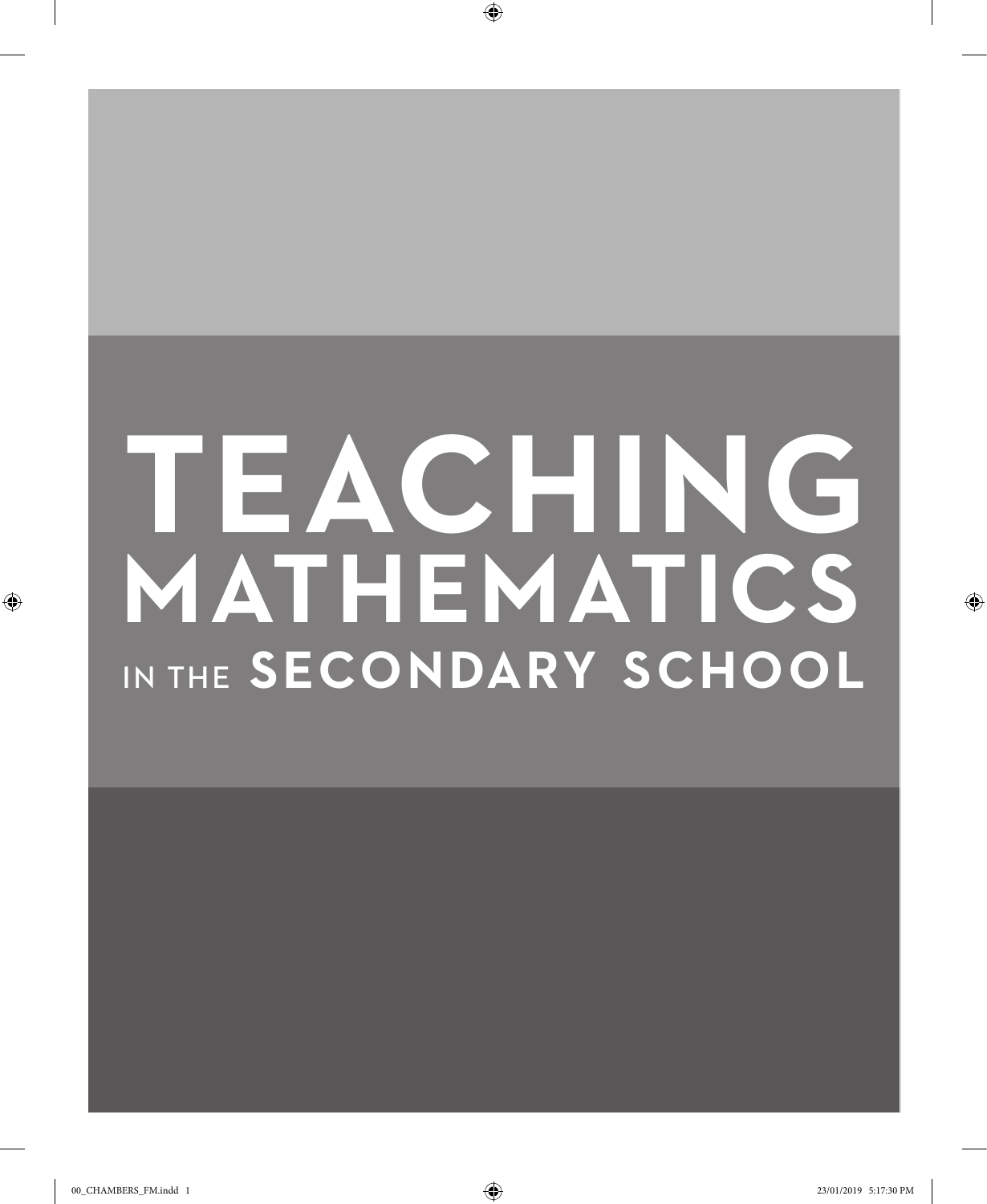## DEVELOPING AS A REFLECTIVE SECONDARY TEACHER SERIES

⊕

The core textbooks in this series provide practical guidance and support to student teachers through their training and beyond. These comprehensive guides help trainee teachers develop a more reflective and critical approach to their own practice.

The series offers students:

- An introduction to national subject frameworks
- Support on all aspects of subject teaching, including planning creative lessons, how to improve classroom performance, classroom management, differentiation and teaching strategies
- Examples of good practice and teacher commentaries
- A research-based section demonstrating M-level work
- Critical and analytical reflection on practice

They are essential reading for student teachers following school-based or universitybased routes into teaching.

*Reflective Teaching and Learning in the Secondary School, second edition* Edited by Sue Dymoke

*Teaching English* Carol Evans, Alyson Midgley, Phil Rigby, Lynne Warham and Peter Woolnough

*Teaching Computing, second edition* Carl Simmons and Claire Hawkins

*Teaching History* Ian Phillips

*Teaching Science* Tony Liversidge, Matt Cochrane, Bernie Kerfoot and Judith Thomas

♠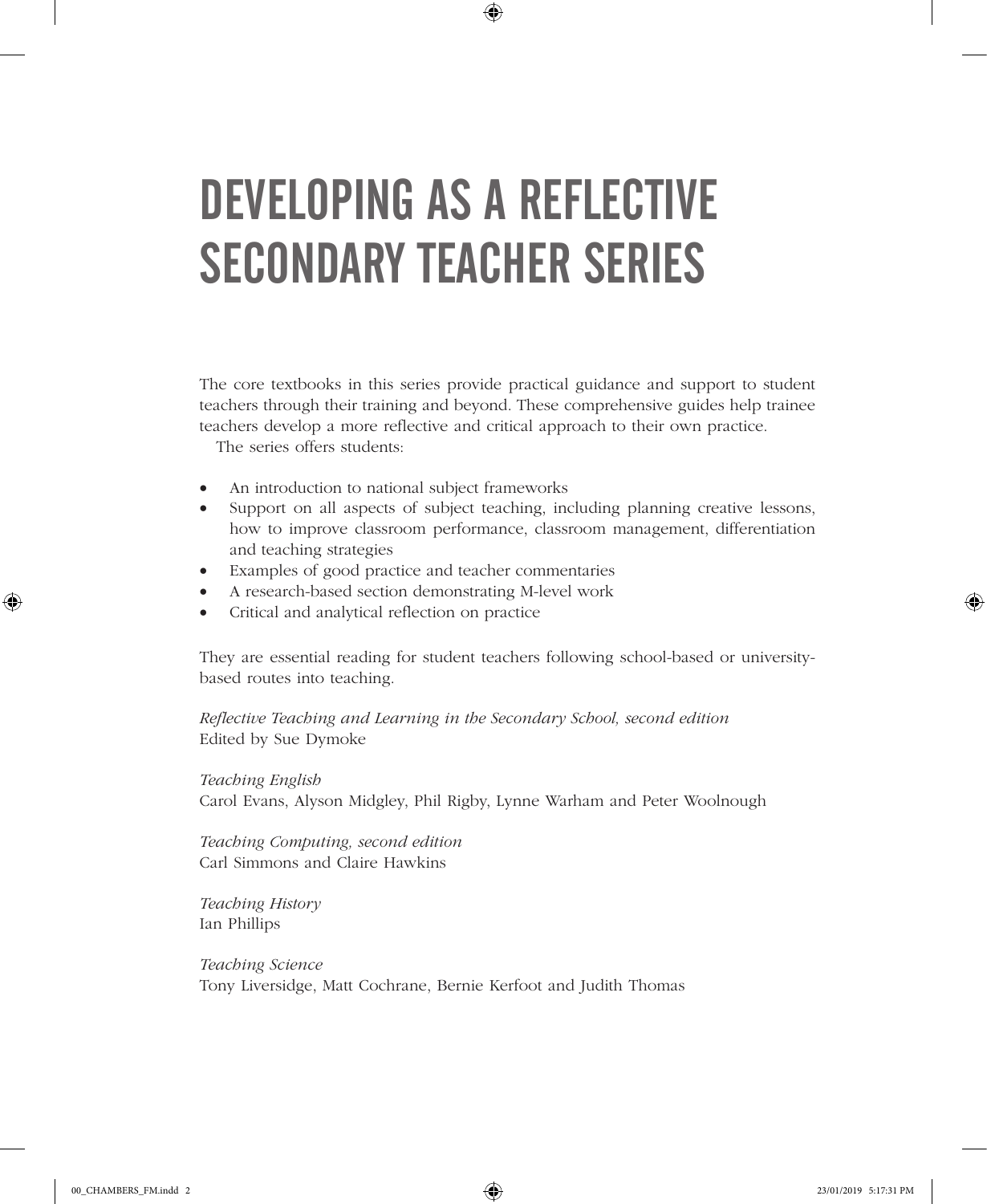## THIRD EDITION

⊕

# **TEACHING MATHEMATICS** IN THE **SECONDARY SCHOOL**

**PAUL CHAMBERS AND ROBERT TIMLIN**



Los Angeles | London | New Delhi<br>gapore | Washington DC | Melbourne

◈

 $\bigoplus$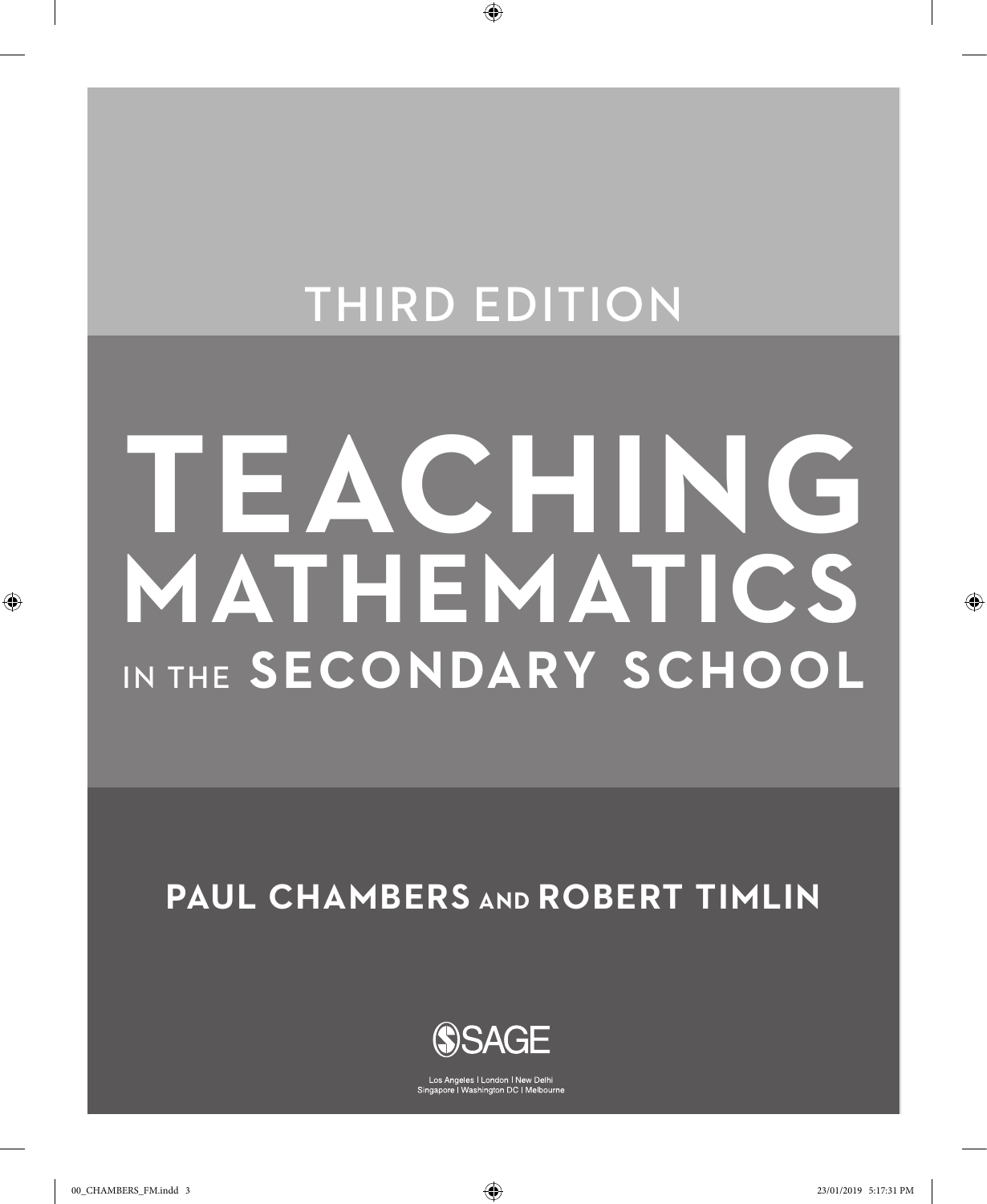

Los Angeles | London | New Delhi Singapore | Washington DC | Melbourne

SAGE Publications Ltd 1 Oliver's Yard 55 City Road London EC1Y 1SP

SAGE Publications Inc. 2455 Teller Road Thousand Oaks, California 91320

SAGE Publications India Pvt Ltd B 1/I 1 Mohan Cooperative Industrial Area Mathura Road New Delhi 110 044

SAGE Publications Asia – Pacific Pte Ltd 3 Church Street #10–04 Samsung Hub Singapore 049483

© Paul Chambers and Robert Timlin 2019

♠

First edition published 2008, reprinted twice in 2009, in 2010, 2011 & 2012 Second edition published 2013, reprinted in 2013, twice in 2016 & twice in 2017.

Apart from any fair dealing for the purposes of research or private study, or criticism or review, as permitted under the Copyright, Designs and Patents Act, 1988, this publication may be reproduced, stored or transmitted in any form, or by any means, only with the prior permission in writing of the publishers, or in the case of reprographic reproduction, in accordance with the terms of licences issued by the Copyright Licensing Agency. Enquiries concerning reproduction outside those terms should be sent to the publishers.

Editor: James Clark Assistant Editor: Diana Alves Production editor: Tanya Szwarnowska Copyeditor: Jane Fricker Proofreader: William Baginsky Indexer: David Rudeforth Marketing manager: Lorna Patkai Cover design: Naomi Robinson Typeset by: C&M Digitals (P) Ltd, Chennai, India Printed in the UK

**Library of Congress Control Number: 2018953889**

**British Library Cataloguing in Publication data**

A catalogue record for this book is available from the British Library

ISBN 978-1-4739-7427-2 ISBN 978-1-4739-7428-9 (pbk)

At SAGE we take sustainability seriously. Most of our products are printed in the UK using responsibly sourced papers and boards. When we print overseas we ensure sustainable papers are used as measured by the PREPS grading system. We undertake an annual audit to monitor our sustainability.

♠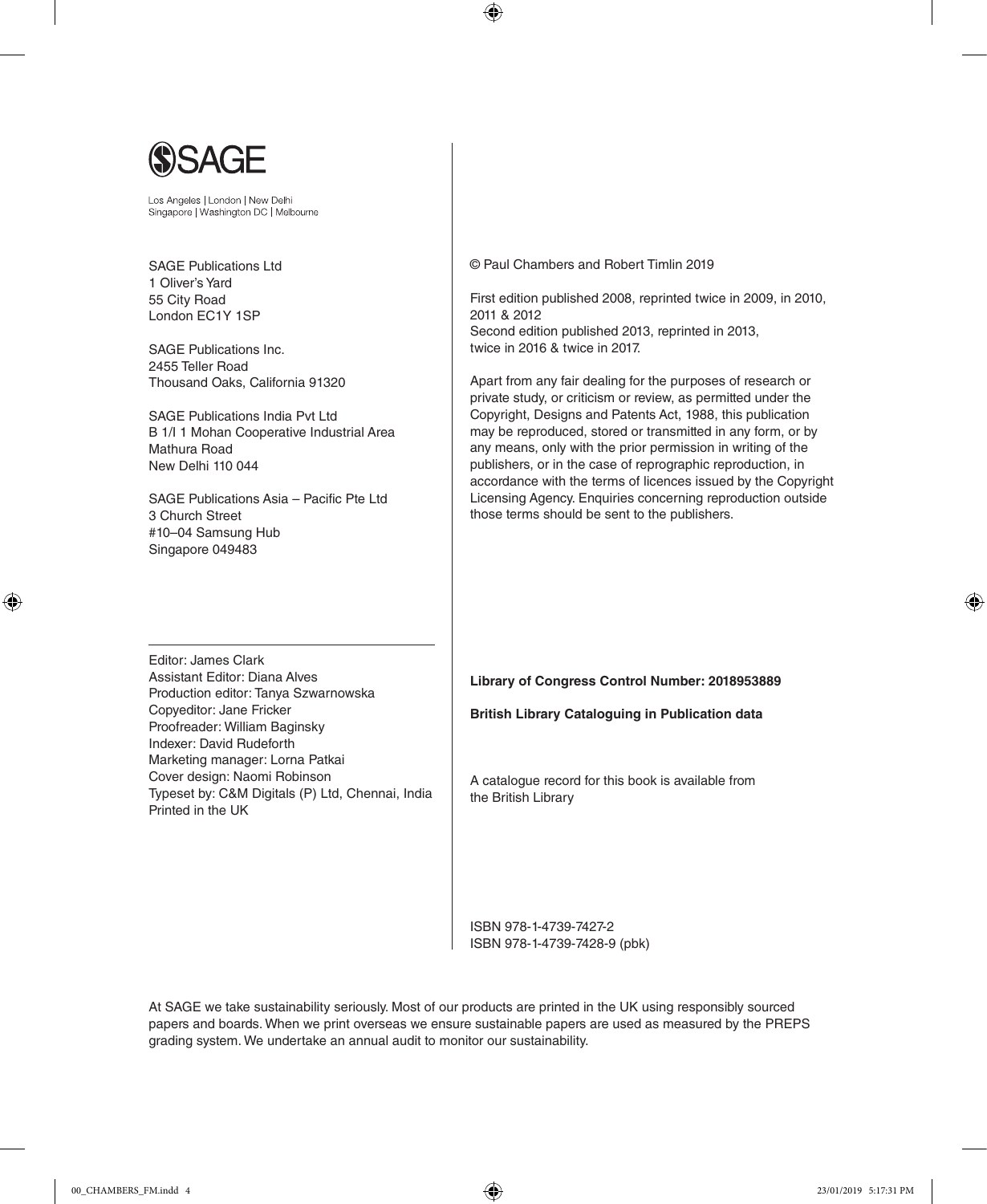## **CONTENTS**

| <i>About the Authors</i><br>Acknowledgements<br>Publisher's Acknowledgements |                                                           | ix<br>$\mathbf X$<br>xi |  |                      |      |
|------------------------------------------------------------------------------|-----------------------------------------------------------|-------------------------|--|----------------------|------|
|                                                                              |                                                           |                         |  | New to this Edition  | xii  |
|                                                                              |                                                           |                         |  | How to Use this Book | xiii |
| 1                                                                            | <b>Teaching Mathematics</b>                               | 1                       |  |                      |      |
|                                                                              | Your early days as a trainee teacher                      | 2                       |  |                      |      |
|                                                                              | Professionalism                                           | $\mathfrak{Z}$          |  |                      |      |
|                                                                              | Motivations                                               | $\overline{4}$          |  |                      |      |
|                                                                              | What is mathematics?                                      | 6                       |  |                      |      |
|                                                                              | Why should mathematics be taught?                         | 10                      |  |                      |      |
|                                                                              | Numeracy and mathematics                                  | 11                      |  |                      |      |
|                                                                              | Evidence from the research                                | 13                      |  |                      |      |
| 2                                                                            | <b>Fundamentals of Teaching Mathematics</b>               | 19                      |  |                      |      |
|                                                                              | School policies                                           | 20                      |  |                      |      |
|                                                                              | Departmental policies                                     | 21                      |  |                      |      |
|                                                                              | Spiritual, moral, social and cultural education           | 21                      |  |                      |      |
|                                                                              | The development of the National Curriculum in mathematics | 24                      |  |                      |      |
|                                                                              | The structure of the National Curriculum                  | 27                      |  |                      |      |
|                                                                              | Progression in mathematics                                | 28                      |  |                      |      |
|                                                                              | Proof in the school curriculum                            | 32                      |  |                      |      |
|                                                                              | Proof and justification                                   | 34                      |  |                      |      |
|                                                                              | Proof and fallacy                                         | 37                      |  |                      |      |
|                                                                              | Evidence from the research                                | 39                      |  |                      |      |
|                                                                              |                                                           |                         |  |                      |      |

 $\bigoplus$ 

 $\bigoplus$ 

 $\overline{\phantom{a}}$ 

 $\bigoplus$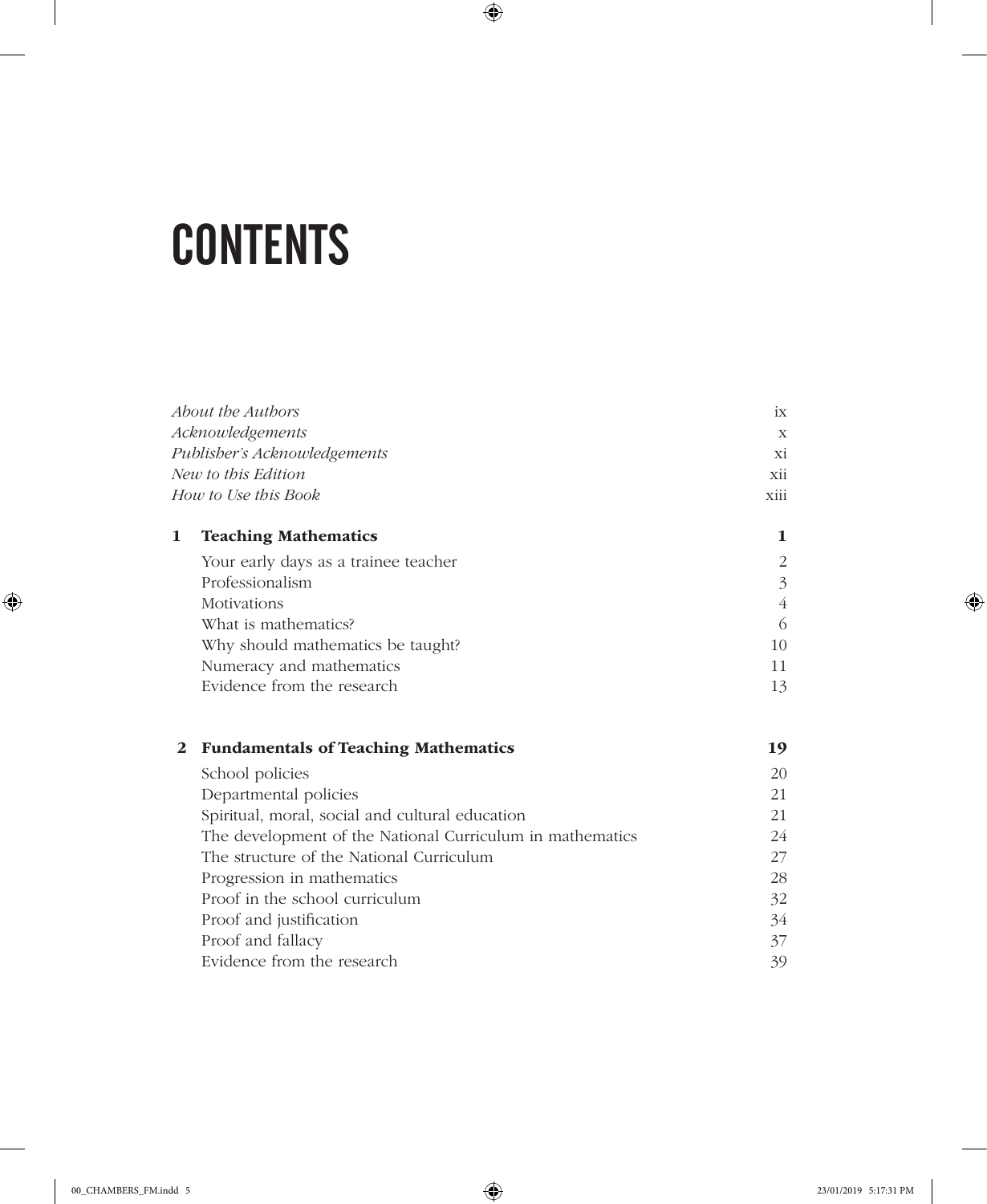I

 $\bigoplus$ 

| 3. | <b>Planning to Teach a Mathematics Lesson</b> |    |
|----|-----------------------------------------------|----|
|    | Long-term planning                            | 46 |
|    | Medium-term planning                          | 48 |
|    | Short-term planning                           | 54 |
|    | Planning mathematically                       |    |
|    | Issues in planning                            | 65 |
|    | Using resources                               | 67 |
|    | Homework                                      | 68 |
|    | Evidence from the research                    |    |

 $\bigoplus$ 

| 4 The Elements of a Mathematics Lesson | 75 |
|----------------------------------------|----|
| An introductory activity               |    |
| The main teaching activity             | 79 |
| Summing up                             | 83 |
| Evidence from the research             | 88 |
|                                        |    |

| 5. | <b>Learning Mathematics</b>     | 93              |
|----|---------------------------------|-----------------|
|    | Early ideas                     | 94              |
|    | Constructivism                  | 94              |
|    | Social constructivism           | 96              |
|    | The role of the teacher         | 96              |
|    | Effective teaching and learning | 97              |
|    | Pupils' active involvement      | 98              |
|    | Working in pairs                | 99              |
|    | Group work                      | 100             |
|    | Deep learning and mastery       | 101             |
|    | Misconceptions                  | 104             |
|    | Cognitive conflict              | 107             |
|    | Metacognition                   | 109             |
|    | Mindsets                        | 110             |
|    | Evidence from the research      | 111             |
| 6  | <b>Assessment</b>               | 119             |
|    | The purposes of assessment      | 120             |
|    | The nature of assessment        | 1 $\cap$ $\cap$ |

| The purposes of assessment     | 120 |
|--------------------------------|-----|
| The nature of assessment       | 122 |
| Involving pupils in assessment | 126 |
| Use of data                    | 129 |
| Questioning                    | 130 |

 $\overline{\phantom{a}}$ 

 $\bigoplus$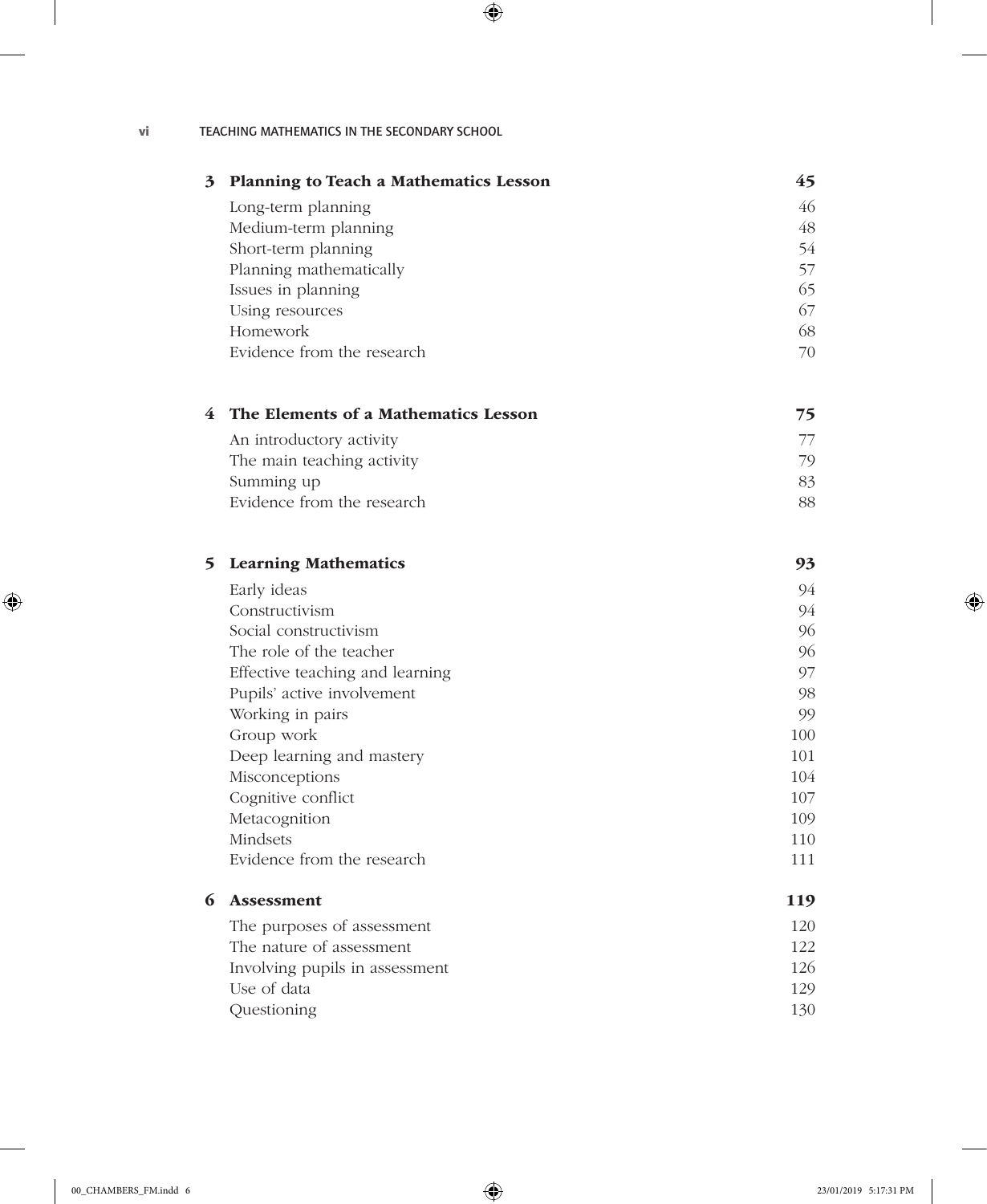$\mathbb{R}$ 

 $\bigoplus$ 

| <b>CONTENTS</b> | <b>VII</b> |
|-----------------|------------|
|                 |            |

 $\overline{\phantom{a}}$ 

 $\bigoplus$ 

| Record-keeping             | 133  |
|----------------------------|------|
| Writing reports            | 134  |
| National testing           | 135. |
| Evidence from the research | 138  |

 $\bigoplus$ 

| <b>Inclusive Teaching</b>                                  | 145 |
|------------------------------------------------------------|-----|
| Inclusion                                                  | 146 |
| Culture                                                    | 147 |
| Gender                                                     | 147 |
| Ethnicity                                                  | 149 |
| Differentiation                                            | 150 |
| Special educational needs                                  | 152 |
| Very able pupils                                           | 154 |
| Language in mathematics education                          | 155 |
| Teaching pupils for whom English is an additional language | 159 |
| Evidence from the research                                 | 162 |

| 8. | <b>Teaching Different Topics</b>      | 171 |
|----|---------------------------------------|-----|
|    | Number                                | 172 |
|    | Mental methods                        | 172 |
|    | Written methods                       | 173 |
|    | Ratio, proportion and rates of change | 181 |
|    | Algebra                               | 181 |
|    | Geometry and measures                 | 186 |
|    | Probability                           | 190 |
|    | <b>Statistics</b>                     | 191 |
|    | Evidence from the research            | 192 |

| 9 ICT in Mathematics Teaching | 197 |
|-------------------------------|-----|
| Background                    | 198 |
| Pedagogical issues            | 199 |
| Styles of using ICT           | 200 |
| Use as a presentational tool  | 203 |
| Use of the interactive board  | 204 |
| Internet resources            | 208 |
| Evidence from the research    | 210 |

 $\overline{\phantom{a}}$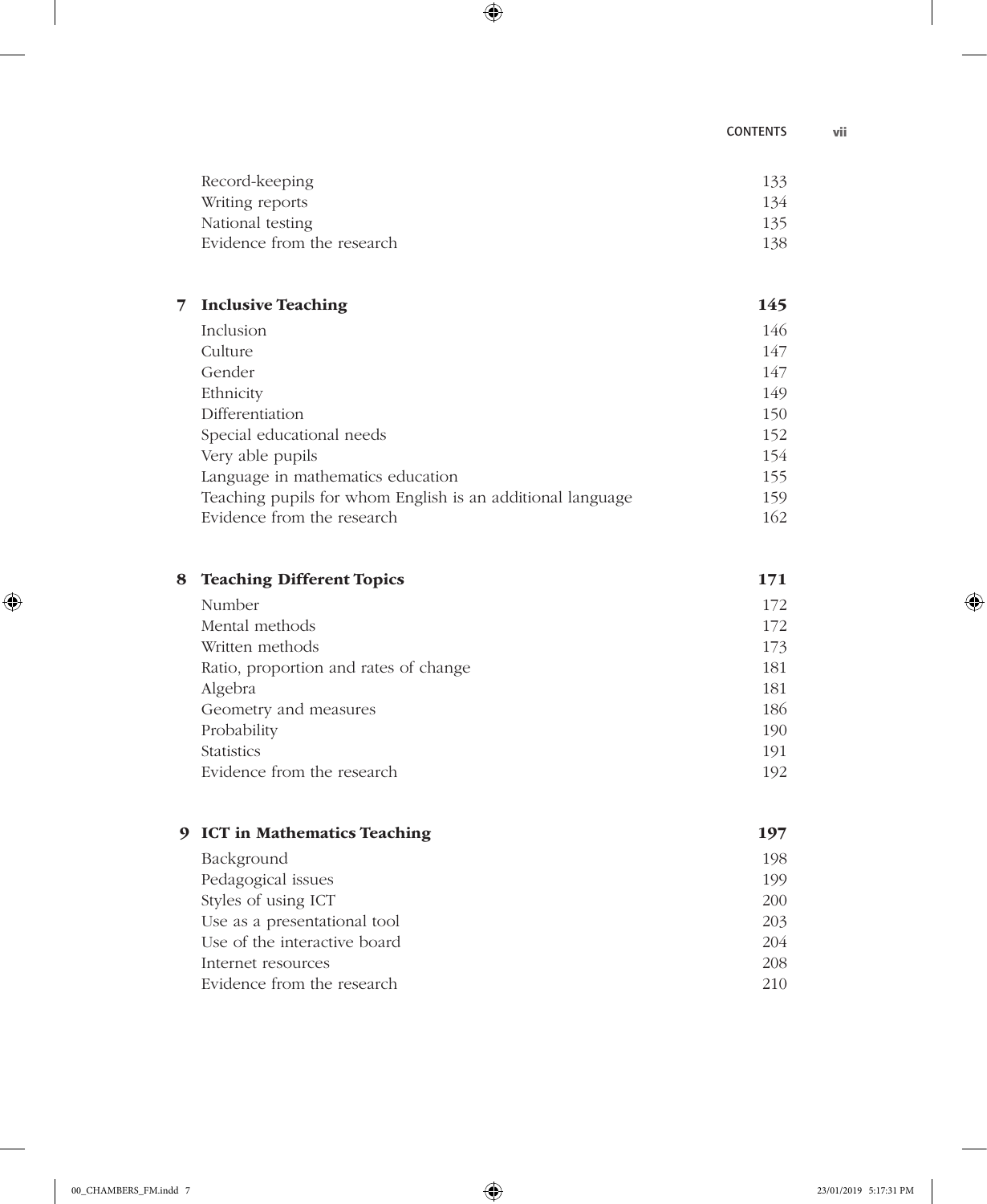$\overline{\phantom{a}}$ 

 $\bigoplus$ 

|       | 10 Continuing Professional Development                | 217 |
|-------|-------------------------------------------------------|-----|
|       | Evaluating your lessons                               | 218 |
|       | Evaluating lessons later in your career               | 225 |
|       | Ofsted inspections                                    | 226 |
|       | The induction year                                    | 229 |
|       | Professional development within the school/department | 230 |
|       | Professional associations                             | 233 |
|       | Master's level credits                                | 234 |
|       | Conclusion                                            | 236 |
| Index |                                                       | 239 |

 $\bigoplus$ 

 $\overline{\phantom{a}}$ 

 $\overline{\phantom{a}}$ 

 $\bigoplus$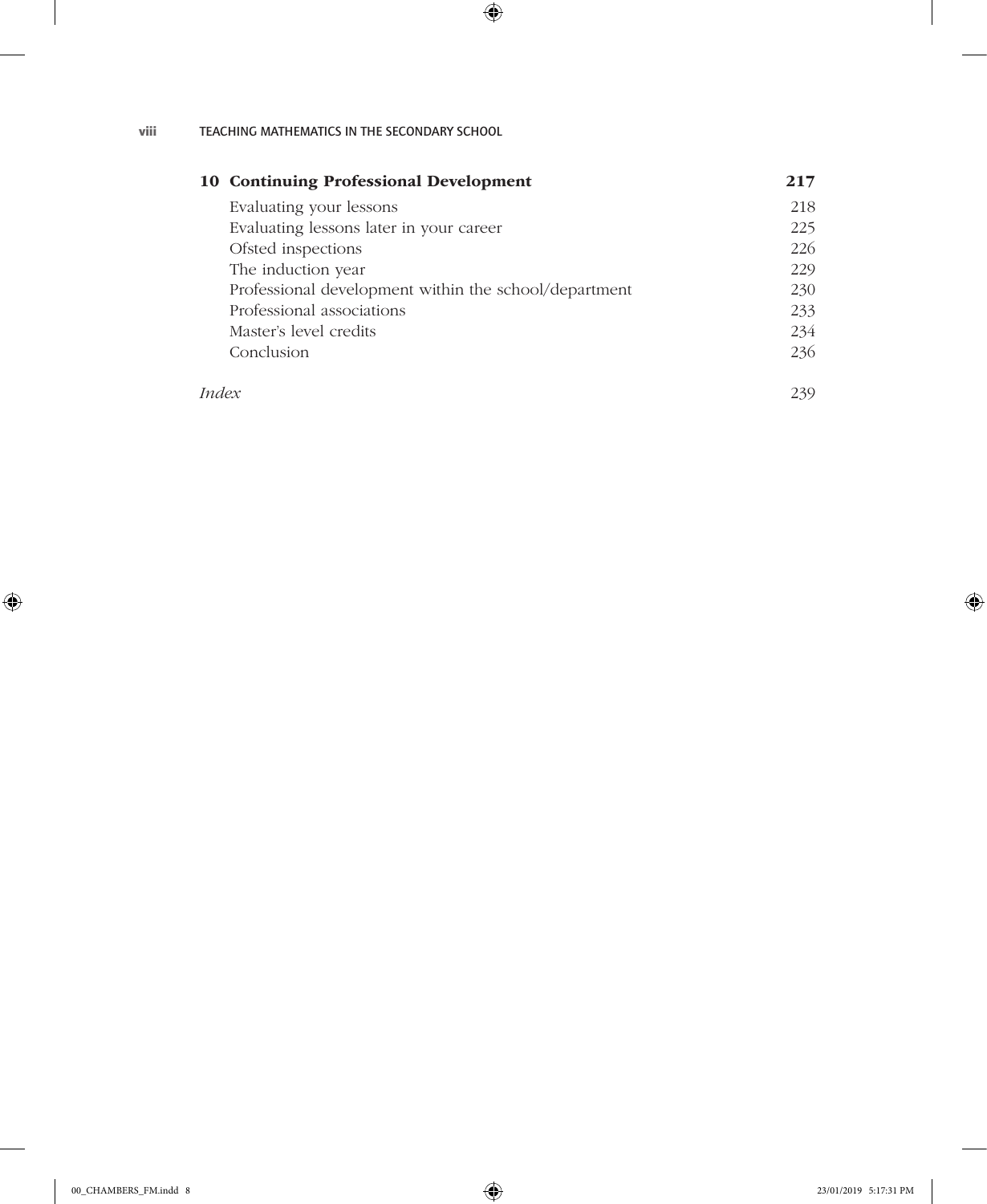## CHAPTER 1 TEACHING MATHEMATICS

#### THIS CHAPTER

⊕

• examines the typical motivations and anxieties of mathematics trainee teachers as they begin training

⊕

- summarizes the professional demands of training
- discusses different perceptions of the nature of mathematics; whether it is primarily a subject that is interesting in its own right, or whether it is primarily a tool for solving problems
- considers why people think that mathematics is important
- examines the extent to which mathematics is a human construct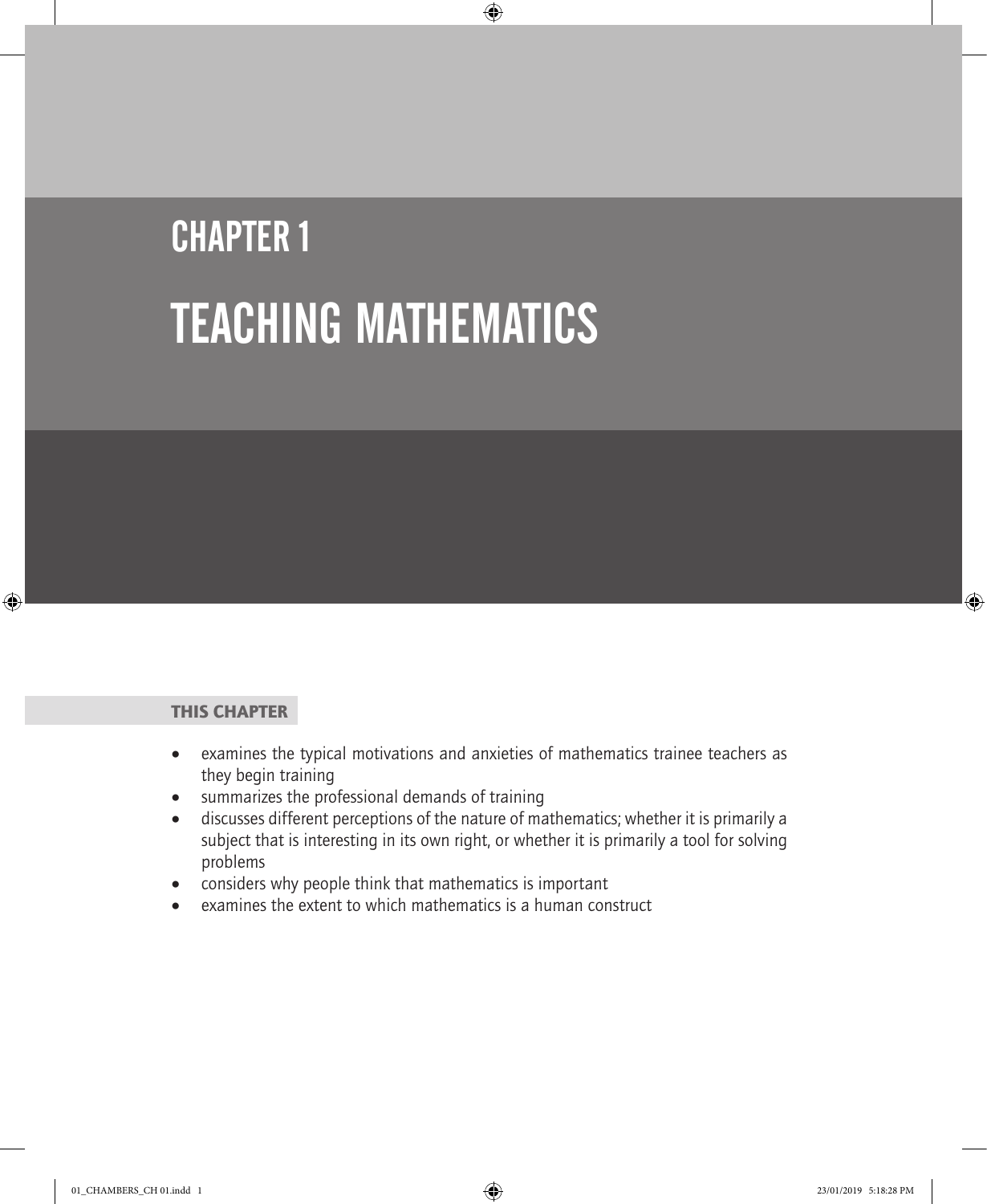#### Your early days as a trainee teacher

Training to be a teacher is a challenging and demanding task, but one that provides enormous rewards. One of the biggest rewards is that moment when a pupil's eyes light up with a sense of understanding, and you know that a small piece of learning is down to you. During your training, you will feel the satisfaction of knowing that your professional skills are developing, and will have the opportunity to work alongside teams of dedicated staff, whose energy you will come to admire.

⊕

It is common for people embarking on a teacher-training course to have a number of anxieties. One of these anxieties often concerns subject knowledge. Many people starting training have come straight from university, and many come after a break from study of several years. Whichever background you have, you are likely to be 'rusty' on some elements of school mathematics, either because of the passage of time, or because the mathematical topics you studied at university were very abstract or specialized and did not require the use of topics from a school curriculum.

You are very likely to meet others like you: maybe other mature students, others whose first degree is not mathematics or others who may never have studied any mechanics. People come from a wide range of backgrounds wanting to become mathematics teachers.

During these early days, you may have some other anxieties, such as whether you will be able to control the class or whether you will cope with the workload. Such worries are common, but they can be answered:

- You will get lots of support from other teachers.
- You will not be given the worst class in the school.
- You will learn techniques of class management.
- Workload will be heavy, but it is manageable.

It is important in the early days to get to know others who are training alongside you: they will provide invaluable support as you progress through your training. Not only will they share with you their highs and lows, they will also be able to share ideas for planning lessons. If, additionally, they are training to teach mathematics, an agreement to share resources can save you time and effort.

As soon as your training begins, you will be asked to focus on the standards by which you will be judged during, and at the end of, the training. These standards are set nationally and are known as the Teachers' Standards (DfE, 2013). The Standards document is divided into three parts: the Preamble, which explains the purpose of the standards; Part One, which consists of eight standards for teaching with further amplification of each standard; and Part Two, which outlines the standards for personal and professional conduct. In order to qualify as a teacher you will have to provide evidence that your practice is consistent with the principles outlined in the Preamble and that you meet each of the standards listed in Part One. A listing of the Standards is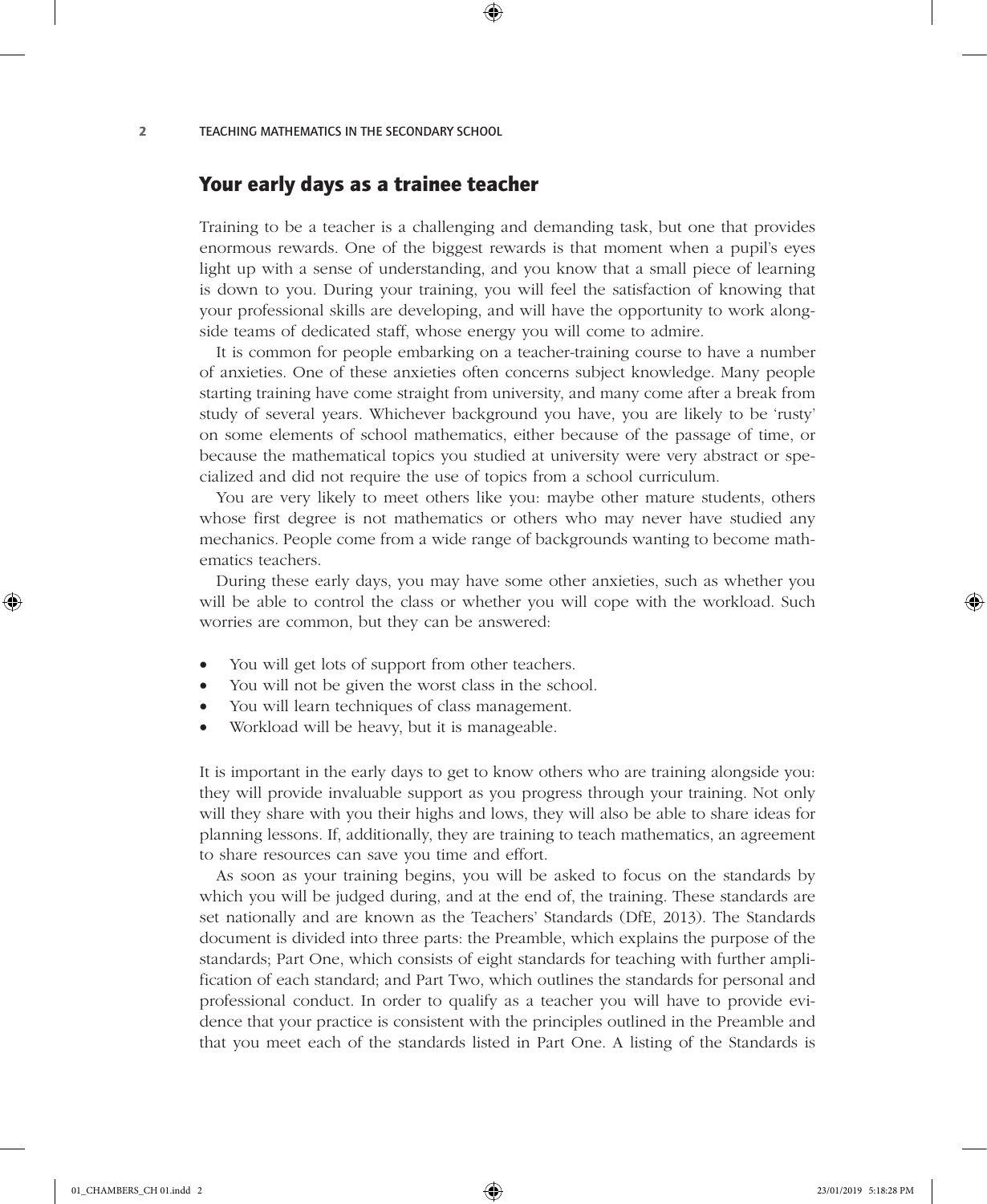given in the 'How to use this book' section at the beginning of this book. Your training is designed to help you meet the standards.

⊕

One of the best ways to feel your way into the training is to develop your knowledge of the school mathematics curriculum. Whether directed to or not, it is helpful to get hold of a recent GCSE paper and work through it. The best exercise is for you to work through it as part of a group, discussing the bits that you have forgotten and explaining to others the bits that you can remember. It will not take long for your confidence to return, but make sure you check that the answers that you think are right are indeed the correct ones! Sometimes your confidence may be misplaced, and it is better to discover and correct your own misunderstandings in supportive company than when you are in the classroom.

#### Professionalism

During your training, high standards of attendance, punctuality and commitment are expected. When you are in school, you need to be aware of the behaviour and standards expected from teachers, and you should exhibit those standards from day one. Although you may not feel like a teacher on your first day, you need to behave like one: the pupils will observe the way that you are and will be forming impressions of you! In addition to the pupils, the teaching staff will be forming impressions of you and, obviously, it is important that you give the right message through the way you work and behave. Here are a few key pointers to acceptable behaviour in school:

- Arrive in plenty of time each morning; be punctual to lessons and meetings.
- Always let the school know if you are going to be absent or late.
- Treat all members of the school staff with respect. You need to demonstrate that you can work well with others.
- Dress smartly. (Play safe on day one, and after that take your cue from other members of the department.)
- Treat the pupils with respect. Show concern for their learning and welfare, but do not become over-friendly (especially when you are new to the school). Begin to build positive relationships, where pupils see you as someone to be trusted, someone who is fair and someone who can help them to achieve well.
- Set a good example to the pupils. This extends beyond your appearance and behaviour, and includes your values and attitudes; you should demonstrate positive attitudes and encourage the same in your pupils.
- Remain in school during the whole of the normal school day. In general, you should not leave the premises except at lunchtime.
- Use productively any non-contact time that you have. Do not be seen wasting time in the staff room; teachers are busy people, and they will expect to see you working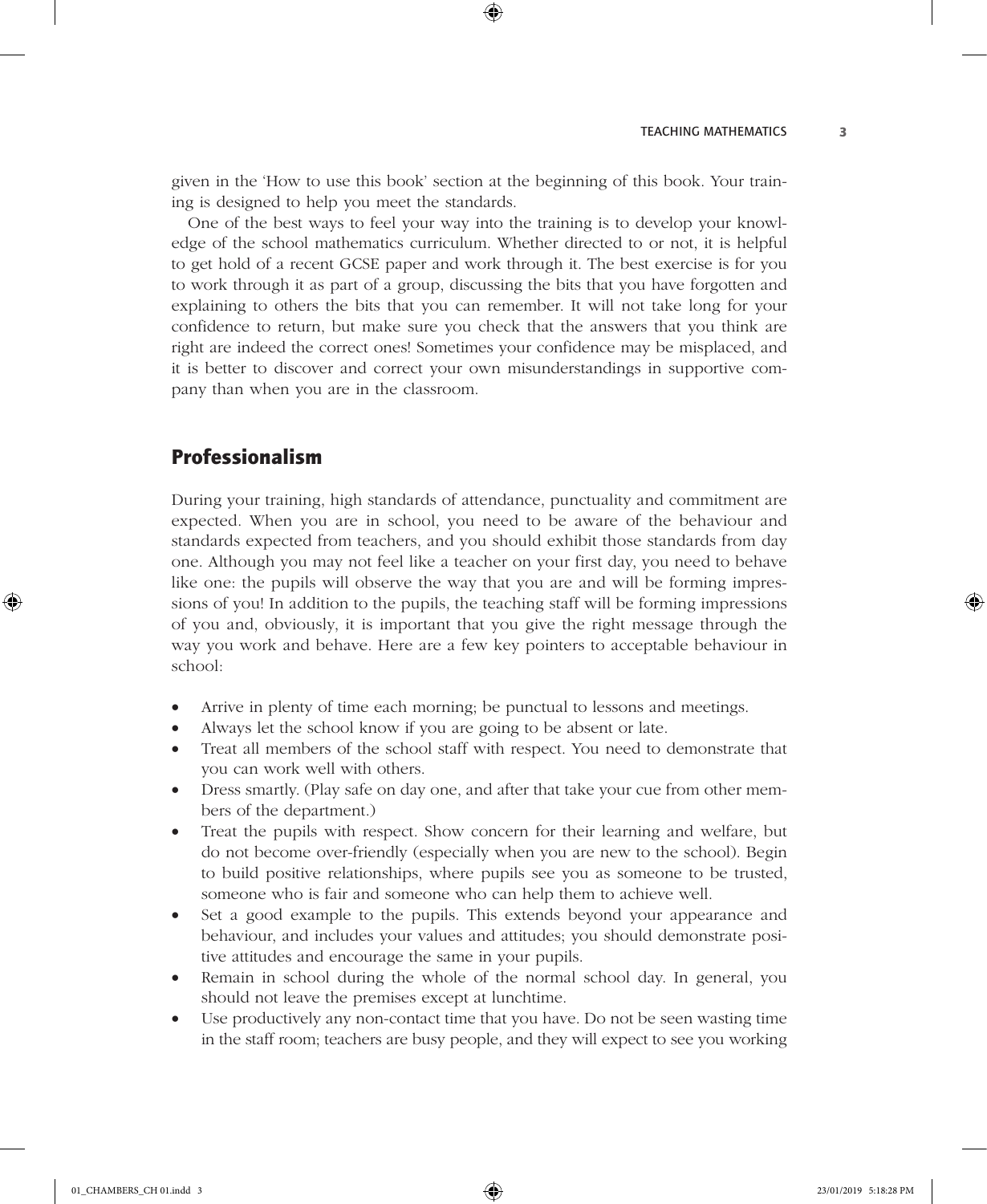as hard as they are. Do not fall into the trap of believing that your working day ends when teaching ends.

⊕

- Give positive support to colleagues, especially within the classroom.
- Take care to learn the school rules. Once you are part of the school staff (even as a trainee) you join in the collective responsibility for the implementation of school policies. This professional responsibility supersedes your personal opinion, so you must promote, for example, policies on school uniform, even if you disagree with pupils having to wear a uniform.

In each school where you work, you will be assigned a mentor within the mathematics department. Mentors are key people in your training; they will provide support and advice, and will also make judgements on you. You need to demonstrate your professionalism to all staff, but particularly to your mentor, throughout your time in school. For example, you can show your commitment to team-working through offering any original work you have done to the rest of the department. (Departments are very likely to have facilities for electronic sharing of worksheets, presentations and links.)

Above all, you need to be aware that during your time in schools, it is not only your skills as a teacher that are being assessed, but also your professional attributes. Part Two of the Teachers' Standards document is devoted to personal and professional conduct. There are three main headings with some further subdivisions giving eight statements which define the expectations. Having positive attitudes yourself helps, but you need to go beyond this; you must make it clear to everyone (pupils, teachers and, on occasions, parents) in all that you say and do, that you have high expectations and are committed to helping pupils to achieve their very best.

#### **Motivations**

The motivations for wanting to teach are many and varied. Some of the most common reasons for starting to train as a mathematics teacher are:

- to pass on my enthusiasm for the subject
- to make a positive difference
- to do something worthwhile
- it is something that I expect to enjoy/find rewarding (Chambers, 2007).

Many potential teachers mention their enjoyment of doing mathematics. Sometimes they have a fascination for mathematics, and a curiosity that they wish to share with others; in other cases their love of mathematics is based on little more than a personal experience of success in the subject. Examples of trainees' motivations are given in the following quotes: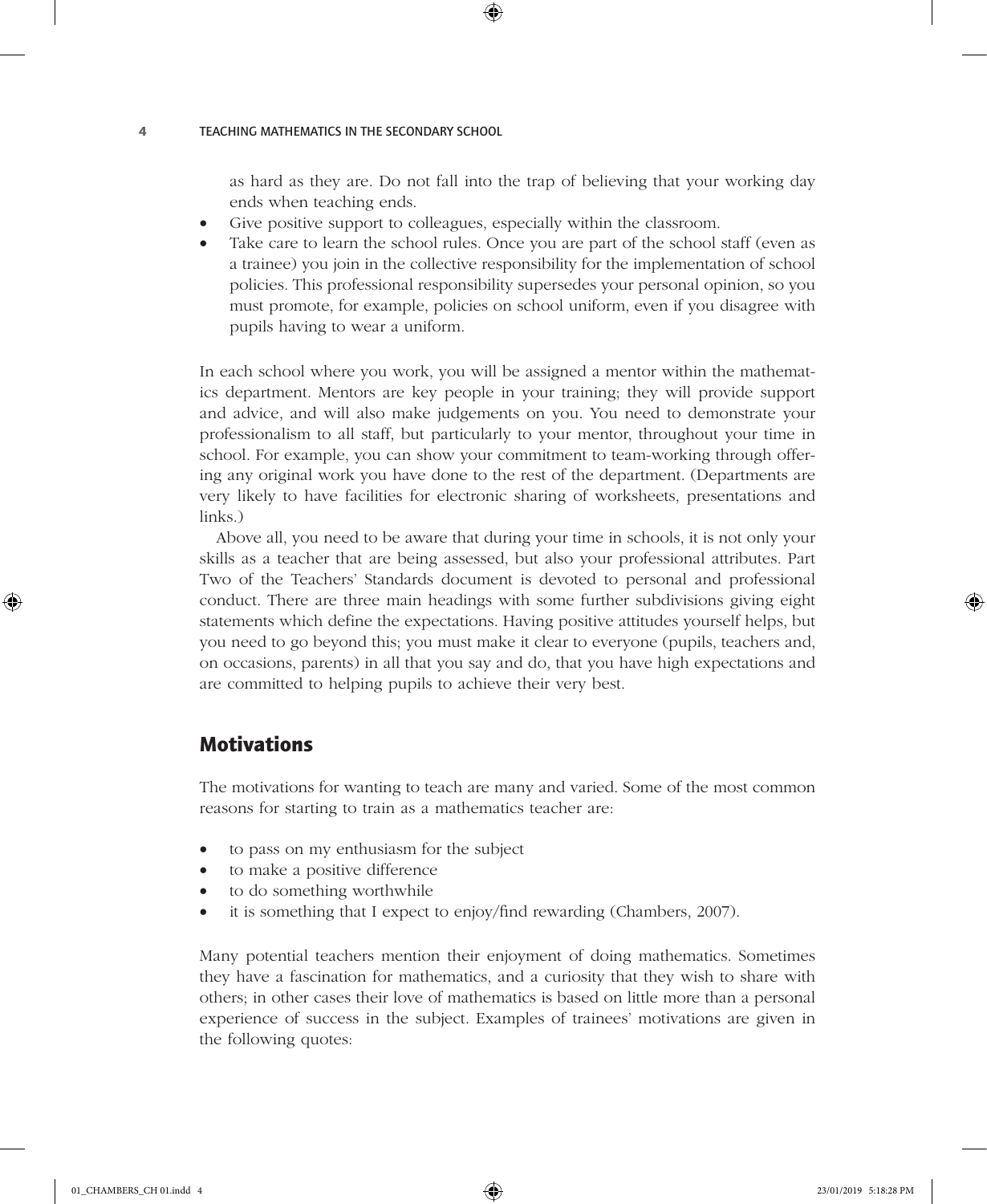I want to turn children on to mathematics, in the same way that I am.

I had one particular mathematics teacher who I really admired, and she made all the difference to me. I would like to be that inspiring teacher to others.

⊕

I love mathematics and yet it has such a negative image. I want to help change that image.

I want to show children that mathematics is a fascinating subject.

Many people give their reason for wanting to teach as a desire to do something worthwhile, to feel that their efforts can make a difference to the lives of young people. Sometimes this follows many years spent working in industry, where the main motivation of the workforce is to make money. In comparison with this, teaching is seen as contributing to the common good and to the benefit of society.

Others mention their desire to work with young people. Many cite an experience that has helped confirm their decision. This experience may involve one or more of the following:

- helping out a friend or colleague with their mathematics
- coaching a child in school mathematics (possibly in preparation for an examination)
- working with youth groups (such as scouts, guides, church youth groups)
- observation of school mathematics lessons.

In practice, all training routes will expect applicants to have spent some days in a secondary school, observing mathematics lessons before being accepted for training. There is little doubt that this gives the best insight into whether mathematics teaching is something that will provide a suitable career.

The most common anxiety for those starting training is 'keeping control of my classes'. This is understandable, particularly in view of press stories that tend to emphasize the sensational and the negative aspects of what goes on in schools. Other common worries include coping with the anticipated workload during training and more general worries about the expected workload of being a teacher in the long term.

Sadly, you may find that, when you tell people about your decision to train as a mathematics teacher, you get replies that are less than encouraging. Reactions tend to be heavily dominated by negative attitudes to mathematics, so that common responses include: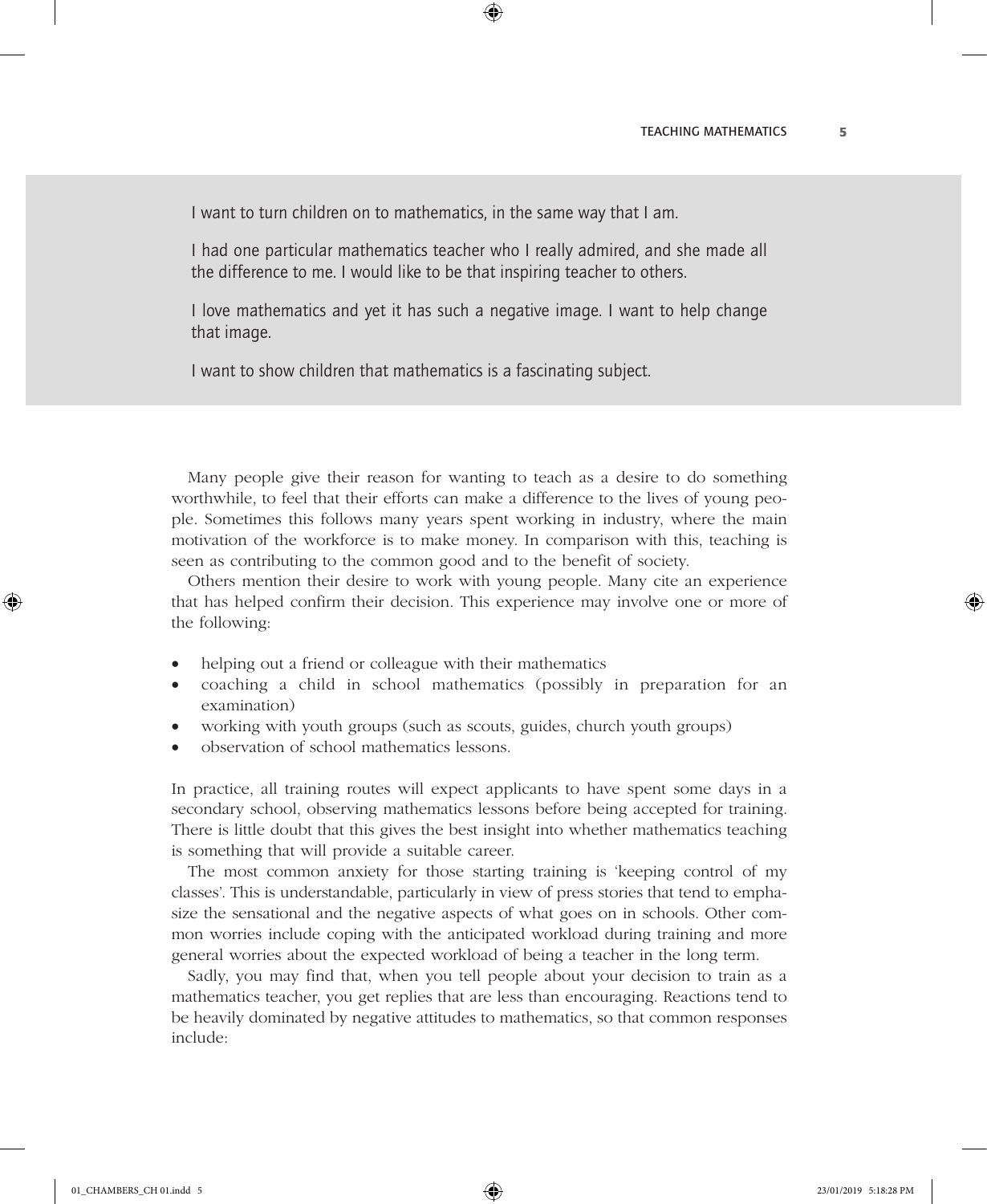- You must be mad.
- I could never do maths.
- You must be clever.
- I used to hate maths.

This gives some indication, if any more were needed, of the widespread fear and/or dislike of mathematics among the adult population.

⊕



Consider your own motivations for wanting to become a mathematics teacher, and whether they fit in with the most common reasons given above. You have no doubt already discussed your decision to become a mathematics teacher with your family, friends and possibly former work colleagues; what were their reactions? Reflect on why they may have the negative image that they have. Consider why so many adults feel comfortable with (even proud of) their limited ability in mathematics. Was anyone envious of your decision?

List three things that you think you will enjoy about teaching. List any aspects that you think you might not enjoy.

As you continue to talk to people from outside teaching during your training, note how many of them give a negative response to teaching or to mathematics.

#### What is mathematics?

Anyone thinking of taking up the career of mathematics teacher needs, at some time, to consider this rather big question. In some ways, it is possible for specialist mathematicians in universities and schools to neglect it. Specialist mathematicians are often consumed by a knowledge of, and enthusiasm for, the subject. They take for granted that they understand what mathematics is, and that mathematics as a subject is a valuable area of study. At higher levels of mathematics, the study becomes so specialized that there is often no need for the bigger picture. Even within schools, there are teachers who have a thorough knowledge of the elements of the subject, but whose appreciation of the subject as a whole is weak.

Many people have tried to describe what mathematics is. Most definitions use words like logical ideas, interconnected ideas, relationships, patterns; some include other aspects such as communication, or particular sub-sections like the appreciation of

♠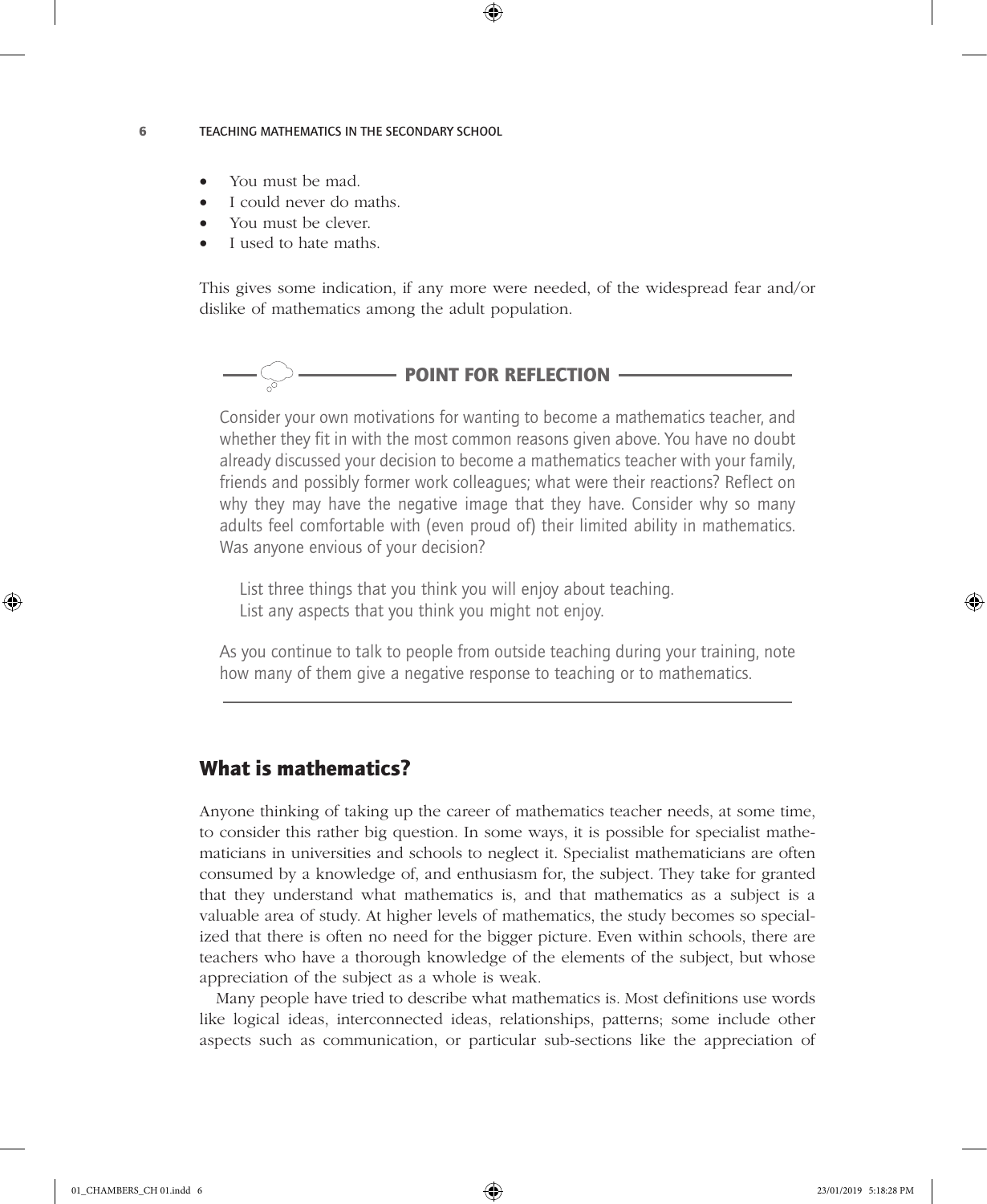number. Many discussions of the nature of mathematics make distinctions between mathematics as a subject to study in its own right and a subject that is useful. Ernest (1991) characterizes the distinction as deciding which is more important:

⊕

- understanding that  $5 \times 23 = (4 \times 23) + (1 \times 23)$ , or
- understanding that finding the cost of 5 apples at 23p each involves calculating  $5 \times 23$ , and knowing a way of doing it.

This distinction is typical of the different outlooks of pure mathematicians (purist views) and applied mathematicians or engineers (utilitarian views).

The views of the purists can be summarized in the following terms. Mathematics is:

- objective facts
- a study of reason and logic
- a system of rigour, purity and beauty
- free from societal influences
- self-contained

♠

interconnected structures.

From the point of view of the extreme purist, applied mathematics is looked down on as being based more on skills than understanding. Applications are inferior to the set of structures that make up pure mathematics, and whether or not a branch of mathematics is useful is an irrelevance. From this point of view, mathematics is a higherlevel intellectual exercise, an art form and an example of the creativity of the human mind. Words like aesthetics and elegance are important to the purist (Scopes, 1973).

The description of mathematics as 'what mathematicians do' is sometimes used, but this seems to avoid giving a straight answer. Similarly, to describe the aim of performing mathematical investigations as a means 'to cultivate the art of doing mathematics' (Gardiner, 1987) seems to be insufficient justification. Smith (2004: 11) refers to the value of learning mathematics as being something that 'disciplines the mind, develops logical and critical reasoning, and develops analytical and problem solving skills to a high degree', which is a more helpful articulation of the purist standpoint. 'It must not be imagined', writes Bell (1953: 2), 'that the sole function of mathematics is to serve science ... mathematics has a light and wisdom of its own, and it will richly reward any human being to catch a glimpse of what mathematics means to itself'. Similarly, Pedoe (1958: 9) refers to mathematics as not only being of interest to the science student; the subject is also of interest to those with arts backgrounds, and contains 'much which is beautiful and should interest everyone'.

The mathematics curriculum has tended to reflect the spirit of the times. The 1960s was a time of free expression, experimentation and challenges to authority, and it was purist views of mathematics that drove the curriculum changes that took place in UK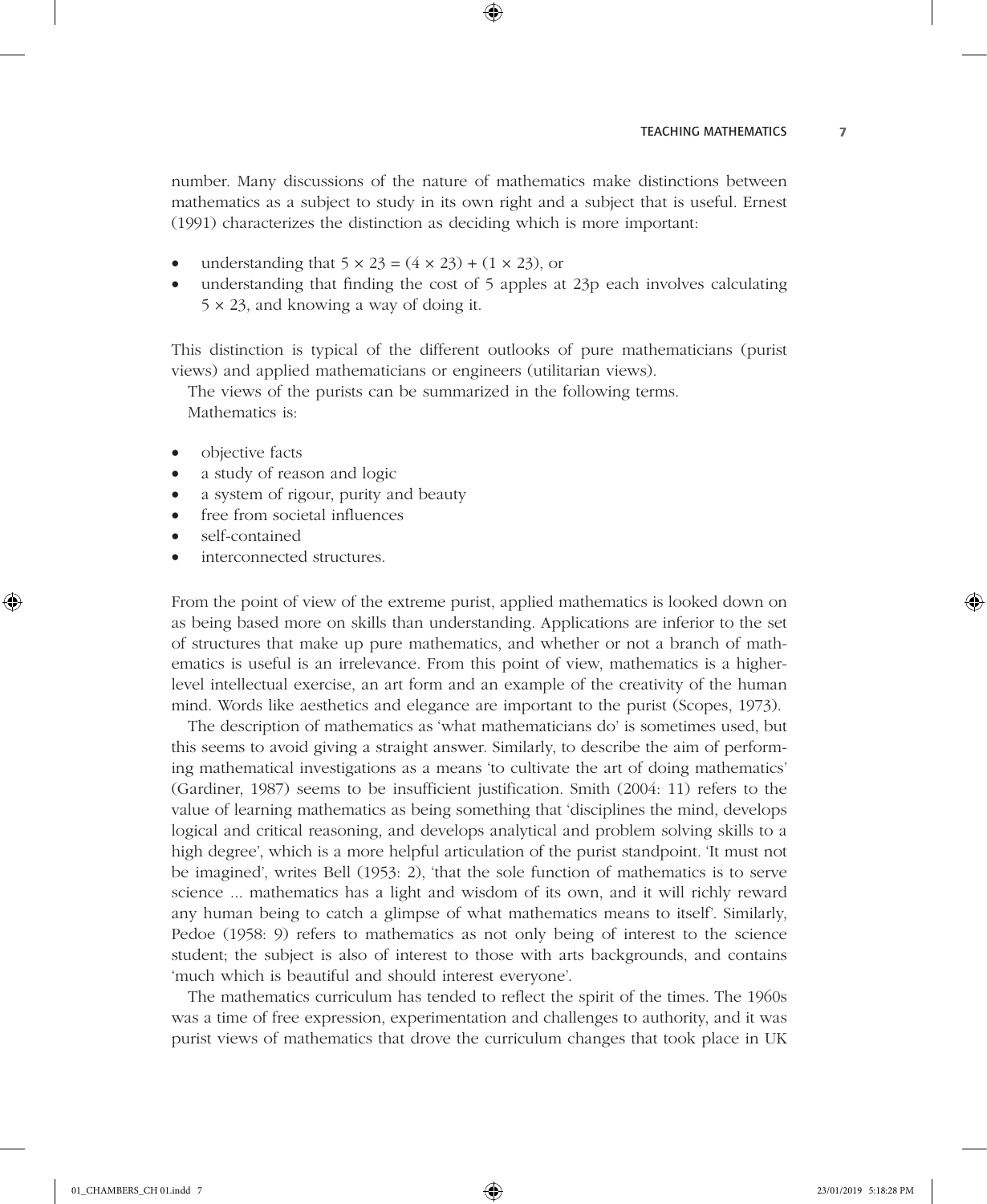mathematics classrooms in those years. Topics such as set theory, number bases and matrices were studied for the first time in the 11–16 curriculum. Transformation geometry replaced traditional Euclidean geometry, and there was more emphasis on probability and statistics. The philosophy behind these changes was that pupils needed the opportunity to see the rich structures in mathematics, whereas the existing curriculum had too much focus on routines and techniques. Many mathematics teachers embraced the changes with enthusiasm, but found it difficult to transfer this enthusiasm to parents, who regarded 'new maths' with suspicion.

⊕

In the 1980s, this view of mathematics gradually became replaced by a much more utilitarian view of the subject. The spirit of the times was much more geared towards economic success, and this was reflected in mathematics classrooms. Certainly by the end of the decade, education in general was being heavily influenced by the perceived needs of industry. Thus, applications became the most important part of mathematics, and it was from this point of view that the National Curriculum was first developed. In the utilitarian view of mathematics, learning how to do mathematics can become more important than understanding the underlying principles. Thus mathematics is characterized as:

- a tool for solving problems
- the underpinning of scientific and technological study
- providing ways to model real situations.

By no means does all the pressure for school mathematics to move away from its purist influences come from the political field. Many in the mathematical world share the view that mathematics should be presented as something that is useful, and this view was highly influential in introducing the General Certificate of Secondary Education (GCSE) and the National Curriculum. Hence mathematics began to be taught more through applications and contextual situations, with the aim of increasing pupil motivation through demonstrating relevance (for example, Burkhardt, 1981; Mason et al., 1982). According to this view, mathematics is less about knowing and more about doing. There is an acceptance that pupils should study the pure mathematical skills, but it is the applications that bring the subject to life. This philosophy of teaching mathematics is backed up by pointing to the wide range of applications, including the social sciences, biology and medicine, where mathematics makes a contribution (Burghes and Wood, 1984).

The Smith Report (Smith, 2004) opens with several paragraphs about the place of mathematics within the curriculum. But the spirit of the times is perhaps reflected in the fact that only the first paragraph is devoted to a discussion of mathematics for its own sake. There then follow seven further paragraphs devoted to the usefulness of mathematics in a variety of fields – for the knowledge economy, for science, technology and engineering, and for the workplace. Contrast this with the summary of definitions of mathematics given by Orton (1994: 11): 'an organized body of knowledge, an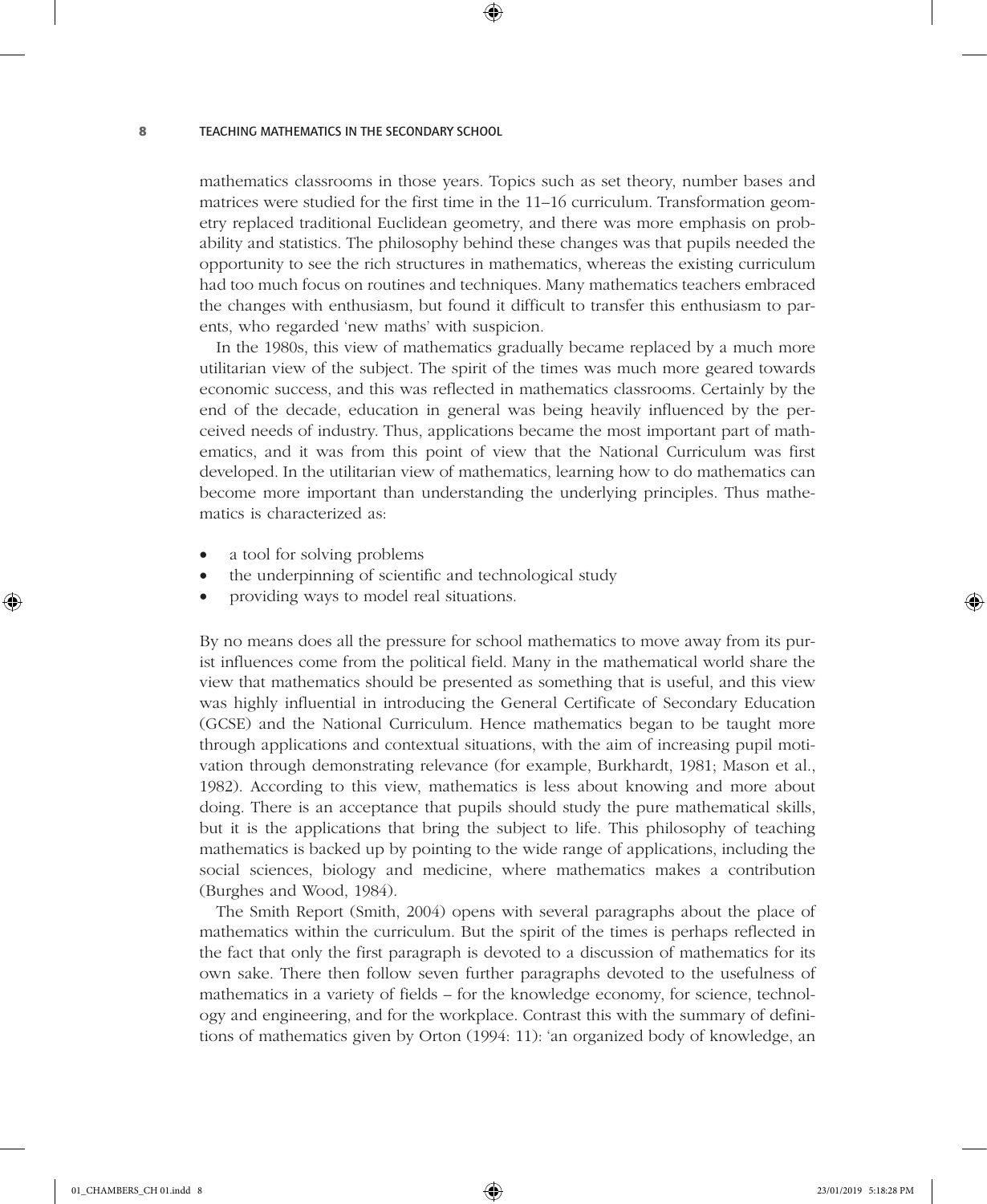#### TEACHING MATHEMATICS 9

abstract system of ideas, a useful tool, a key to understanding the world, a way of thinking, a deductive system, an intellectual challenge, a language, the purest possible logic, an aesthetic experience, a creation of the human mind', where the utility of the subject is only a minor aspect.

⊕

The utilitarian view of mathematics remains a key influence on the curriculum, but it is widely acknowledged that mathematics should be presented as a subject in its own right, a subject that can inspire and challenge at all levels. While successive revisions of the mathematics National Curriculum have continued to promote the idea that mathematics is, above all, useful, the most recent revision takes more note of purist views of the subject than previous versions. For example, the very first paragraph describes mathematics as 'a creative and highly interconnected discipline' and states that studying mathematics provides a foundation for 'an appreciation of the beauty and power of mathematics' and 'a sense of enjoyment and curiosity about the subject' (DfE, 2014). These descriptions are placed alongside statements about its usefulness in solving problems, in science and engineering, and in 'most forms' of employment.

So mathematics is a study of patterns, relationships and rich interconnected ideas (the purist view). It is also a tool for solving problems in a wide range of contexts (the utilitarian view). There is a third common answer to the question of what mathematics is, which says that mathematics is a means of communication. Mathematical language is a wonderful way of communicating ideas, which works across international boundaries, and is not subject to individual interpretations of meaning. Adrian Smith describes mathematics as providing 'a powerful universal language and intellectual toolkit for abstraction, generalisation and synthesis' (Smith, 2004: 11). Using mathematics, we 'convey ideas to each other that words can't handle' (Alison Wolf, quoted in DfEE, 1999a: 15).

Mathematics as a language has many facets. Within the English language, as in others, mathematics uses its own specialist vocabulary which helps to communicate specific ideas in a precise and unambiguous way. Developing this mathematical vocabulary is necessary if pupils are to have access to learning higher levels of mathematics, where specialists will routinely use this vocabulary. The National Curriculum acknowledges the importance of this: 'the quality and variety of language that pupils hear and speak are key factors in developing their mathematical vocabulary and presenting a mathematical justification, argument or proof' (DfE, 2014).

A particular facet of mathematics as a language is algebra. This is a truly international language and is something that helps to bind the international mathematical community together. The use of Arabic letters for unknowns is universal, even where languages use different scripts. Similarly, symbolic conventions like powers, roots, integrals, and so on, are recognized by the international community, so teaching mathematics helps pupils to have access to this rich body of internationally communicated ideas.

Another dimension to the debate about the nature of mathematics is the extent to which mathematics is a body of knowledge as opposed to a way of working. For example, in a book about mathematical investigations, Gardiner (1987) presents a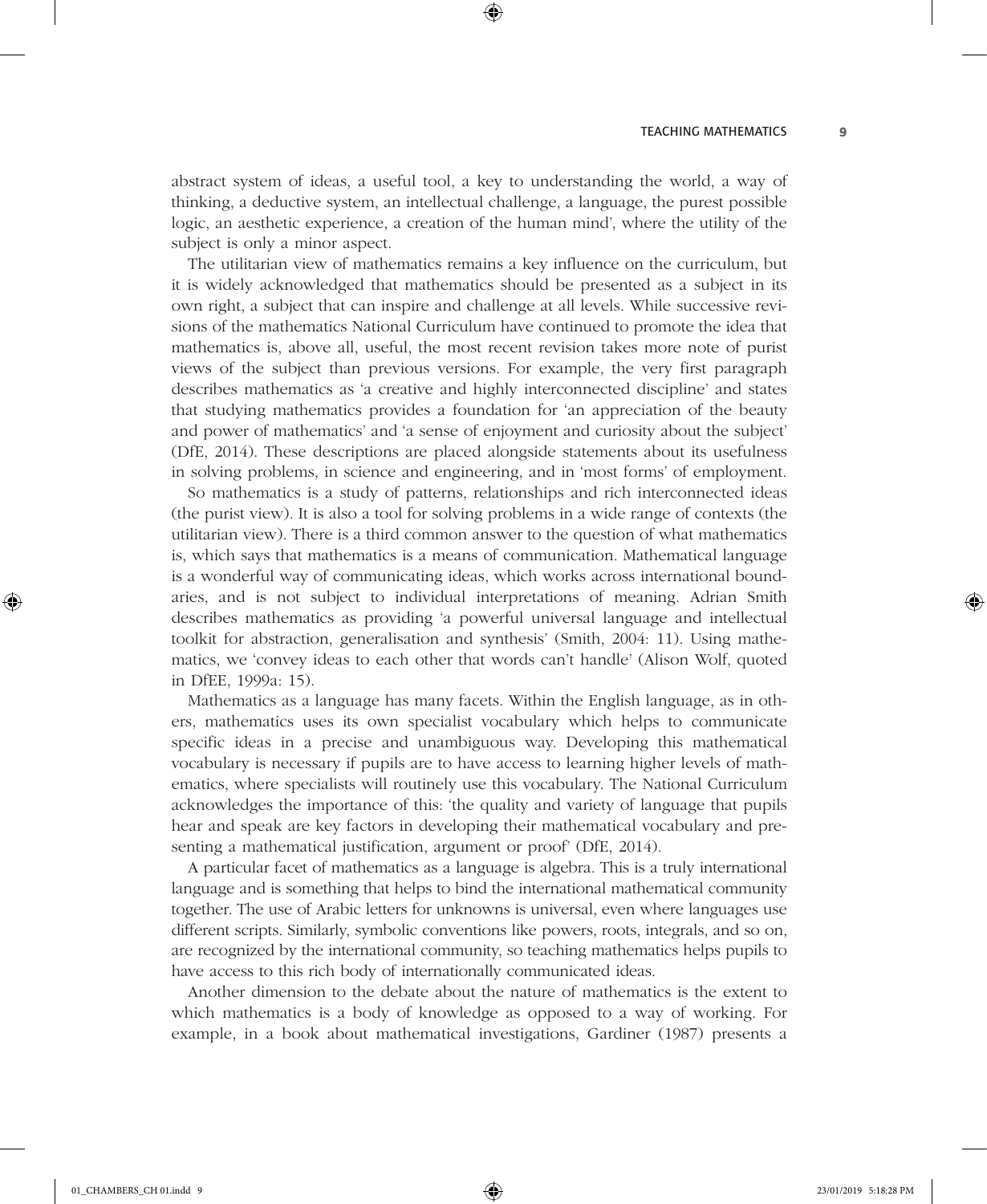series of problems that are not in themselves important, but 'what is important is the way the problems are studied'. Many in the mathematics education community agree with Gardiner that much teaching overemphasizes the content elements of the subject to the detriment of developing mathematical processes. They argue that it is more important to learn, for example, the skill of working systematically than the meaning of rotational symmetry. One is a mathematical fact; the other is a process that is useful in doing a range of mathematics.

⊕

#### Why should mathematics be taught?

All teachers are under pressure to produce good examination results, which can cause some to feel that a good set of results is the main purpose of their teaching. Although clearly this aspect of the job is high profile, it is important for you to consider the broader picture and examine why mathematics holds its position as part of the core curriculum.

If mathematics is mainly a tool for solving problems, then its reason for being in the curriculum is clear; it is so that pupils can acquire the skills they need to solve problems. If, on the other hand, mathematics is a fascinating body of knowledge or a means for appreciating patterns, then the reason for teaching it must be that it forms part of culture, and that an understanding of mathematics is required before anyone can be considered fully educated. This is clearly a more difficult idea to articulate, but is nevertheless a perfectly reasonable justification for teaching the subject.

The Mathematical Association identify a series of mathematical goals that define what mathematics teachers are trying to achieve (Mathematical Association, 1995: 8):

The pupil should develop the ability to:

- read and understand a piece of mathematics
- communicate clearly and precisely using appropriate media
- work clearly and logically using appropriate language and notation
- use appropriate methods for manipulating numbers and symbols
- operate with shapes both in reality and in the imagination
- apply the sequence 'do, examine, predict, test, generalize, prove'
- construct and test mathematical models of real-life situations
- analyse problems and select appropriate techniques for their solution
- use mathematical skills in everyday life
- use mechanical, technological and intellectual tools efficiently.

This list seems to include all the expected references to utilitarian aims, and makes clear reference to mathematical communication, but could be seen to under-represent the purist perspective. 'Work clearly and logically' is a mathematical skill concerned equally with thinking and with solving problems, and the concepts of generalizing and proving are key ideas from pure mathematics, but there is only one mention of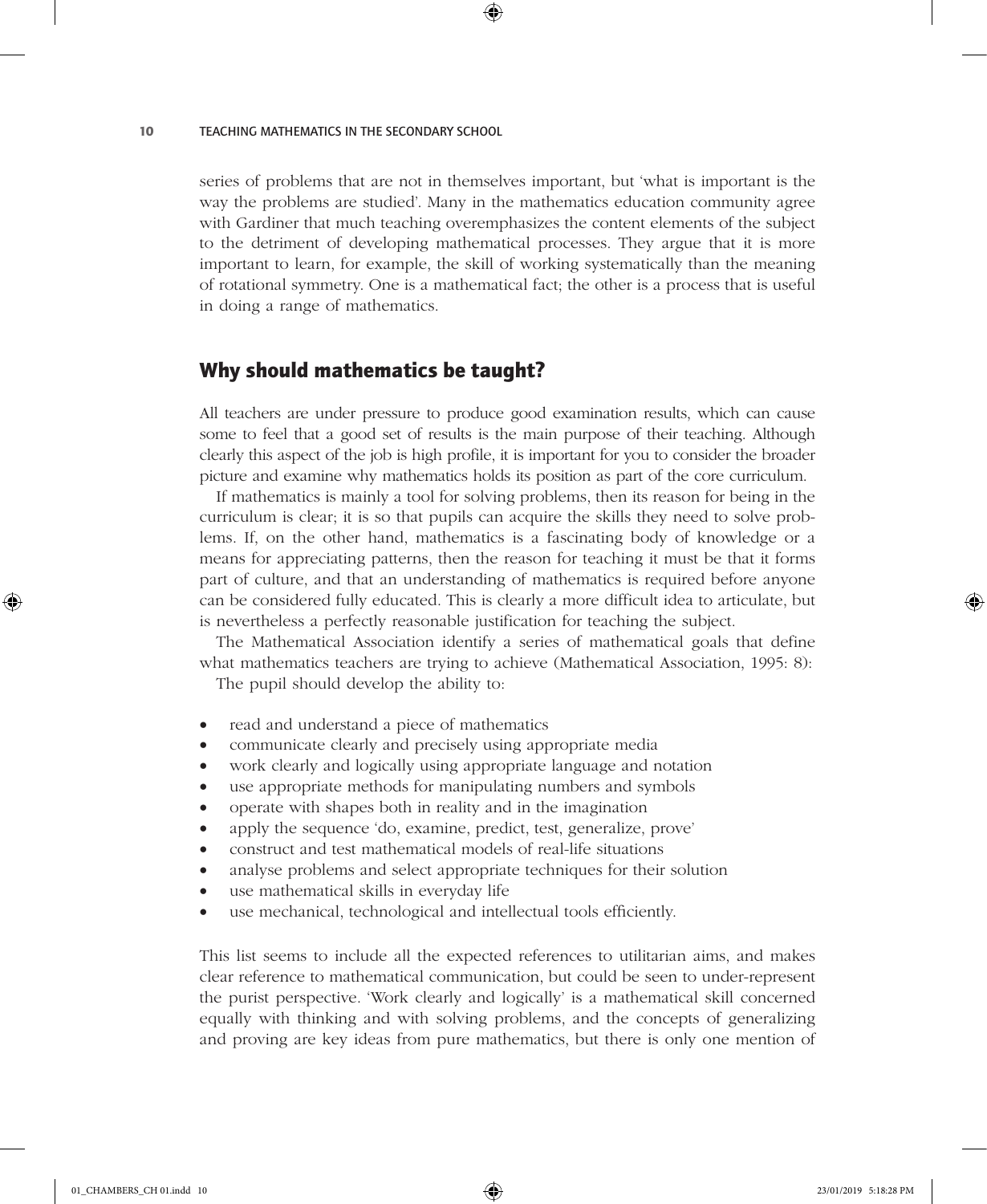the word 'understanding', and no explicit reference to appreciation of, or interest in, the subject.

⊕

The two bullet points on communication and the mathematical skills in everyday life are clearly important. On a basic level, mathematical language is part of everyday communication, and includes the huge number of graphic presentations used in the media to convey information. Hence it is important to teach mathematics so that pupils become informed citizens, who are able to understand information presented to them in a variety of graphical forms.

Teaching mathematics is sometimes justified by the argument that it trains the mind (for example, Smith, 2004), and is thus an aid to learning in other disciplines. As a justification in itself, this seems to overstate the case, and we need evidence of exactly what this training of the mind really means. It is more commonly accepted that acquiring general thinking skills is a cross-curricular aim of education rather than a justification for teaching any one particular subject.

Finally, in this section, we should mention the more general humanistic justifications for teaching mathematics. A study of mathematics contributes to societal values, how people feel about themselves and their environment (Bishop, 1988). Mathematics can provide people with a feeling of control over their environment, and therefore it increases a sense of power through knowledge. We are able to control events because we feel that they are predictable. Second, the study of mathematics suggests that problems can be solved, if not in full then in part. Mathematics thus reinforces the view that advances in society are possible and that aspirations to a better way of life are realistic. Third, mathematics reinforces a belief in rationalism. Things can be explained through logical argument; we can convince others of the correctness of our thinking through reason. Put together, these three justifications mean that mathematics helps us to feel more comfortable about the world where we live.

### - POINT FOR REFLECTION -

Examine your own background to learning mathematics. In a utilitarian age, it is easy to justify mathematics in terms of its usefulness, but as specialist mathematicians, we should consider that the subject stands strongly in its own right. How would you convince someone that school mathematics should be studied because it is a worthwhile area of study that is part of human culture?

#### Numeracy and mathematics

'Numeracy' is one of those words whose meaning seems to have changed in recent years. Formerly, it was used to represent that subset of mathematics involving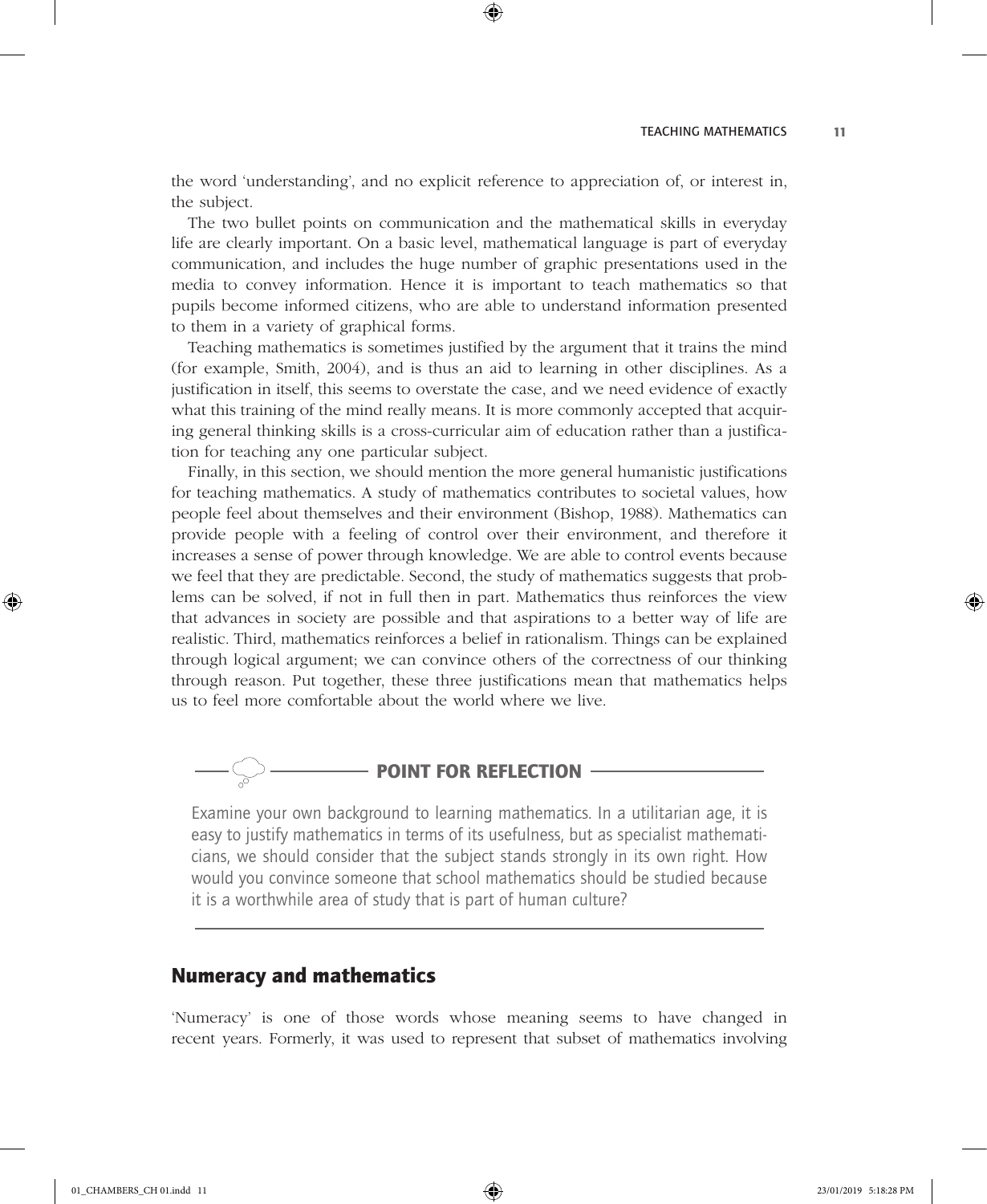numbers, particularly understanding what numbers mean, and being able to perform calculations.

⊕

It then started to be used as shorthand for basic numeracy, understood as the sort of 'everyday' mathematics that all school leavers would need to cope with. This is the sense in which the word is used in the Cockcroft Report. In Cockcroft (1982), numeracy is being comfortable working with numbers, but also it is the set of mathematical skills used in daily life. This definition is itself open to interpretation, but most would concede that essential mathematics includes aspects of interpreting data, or using graphs, maps and scales that are not predominantly number work. It is in this sense that politicians and the media often use the word.

When, in 1996, the government set up a review into the teaching of mathematics in primary schools, the title chosen was the National Numeracy Project. Numeracy's connection with number work is retained in the working definition given by Askew et al. (1997), that numeracy is the ability to 'process, communicate, and interpret numerical information in a variety of contexts', but as the National Numeracy Project came to an end, its name was partly retained in the title of *The National Numeracy Strategy: Framework for Teaching Mathematics* (DfEE, 1999b). Hence in primary schools, the word 'numeracy' became almost synonymous with the word 'mathematics'. Being numerate is understood as the ability to do mathematics (rather than any subset of mathematics).

There is some debate about whether there is still any useful distinction to be made in the use of the two words 'numeracy' and 'mathematics'. The discussion given by Tanner and Jones (2000) sees numeracy as a foundation for the whole of mathematics, rather than the whole thing. Numeracy involves 'an interaction between mathematical facts, mathematical processes, metacognitive self-knowledge, and affective aspects including self-confidence and the enjoyment *of number work*' (Tanner and Jones, 2000: 146, our italics). Our own view is that numeracy is virtually synonymous with mathematics, but with two differences. The first distinction is that numeracy is a slightly more active word than mathematics. Numeracy is less likely to be understood as a body of knowledge, and is more associated with doing mathematics. The second distinction is that numeracy has an (undefined) upper limit. Higher levels of study will always be called mathematics; lower levels of study may be called mathematics or numeracy.

The lack of a short verb to describe being numerate has caused difficulties for those wanting a headline or soundbite. In 1997, the Department for Education and Employment described the main functions of education as ensuring that every child can read, write and add up (DfEE, 1997). Mathematical basics have here been reduced to the very basic! In another example, when an employers' leader criticized the levels of school leavers' English and mathematics, one newspaper headline read, 'Bosses say school leavers can't read, write or count' (Stewart, 2005). The rest of the article makes no reference to the ability to count, but refers instead to mathematics and problemsolving skills. The work that goes on in mathematics classrooms is thoroughly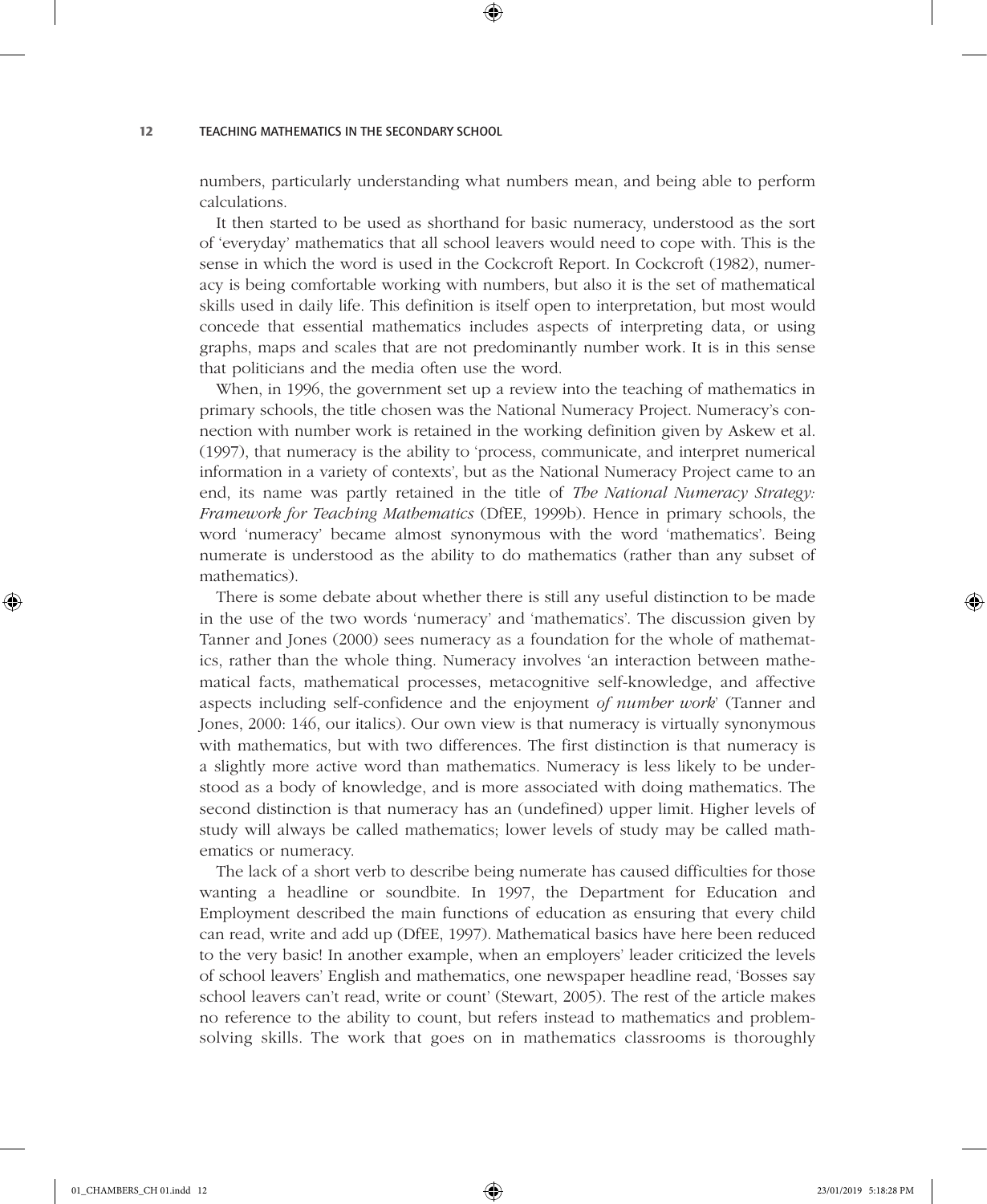trivialized by this soundbite usage, where an ability with basic mathematics is equated to the ability to add up or to count.

⊕

However, the most recent National Curriculum (DFE, 2014) makes no mention of numeracy. It is possible that the use of the word numeracy has had its day and will decline over the coming years.

#### Evidence from the research

The philosophy of mathematics is a rich area for discussion. We have discussed the nature of the subject in terms of the purist/utilitarian viewpoints already, but there is also considerable debate about the extent to which mathematics is a social activity.

Traditional philosophers of mathematics treat it as a subject that stands on its own. It needs no input from other disciplines; it remains constant over time, and it is not affected by social constructs in any way. 'A theorem is true regardless of whether it is proven by a human, a computer or an alien' (Tegmark, 2003: 13). Others (for example, Hersh, 1998) argue the contrary: that mathematics must be understood as a human activity that has evolved historically, and which takes place in a social and cultural context. Such writers contend that there is a human dimension to the way in which mathematicians work. In this sense, mathematics is invented, rather than discovered.

This is one of the key discussions of mathematical philosophy. One group believes that mathematical truth is certain, that it is incontestable and entirely objective. For example, Kassem (2001: 72) reports 'a deep seated notion that the subject is valuefree, independent of society and an exemplification of absolute truth'. In a similar vein, Shapiro (2000: 257) states that mathematical statements are true or false 'independent of the language, mind and social conventions of the mathematician'. This is known as the truth view of mathematics. Holders of this view are accused of an idealized view of the subject, ignoring how mathematics is, in favour of how it ought to be (Körner, 1960). A commonly accepted view today is that mathematics is constructed; its truths are subject to argument, and may at any time in the future be challenged and revised. This is known as the constructivist view of mathematics.

All agree that mathematical truths are proved from axioms, using the rules of inference. The constructivists argue that there is a fundamental fallacy in regarding mathematics as absolute truth. All mathematics uses deductive proof to demonstrate truths based on axiomatic starting points. But whatever axioms are chosen, they are simply chosen and not absolute. Examples of axioms may be that  $1 + 1 = 2$ , or that the number of natural numbers is infinite. These may be thought to be above question, but their existence weakens the absolute truth view of mathematics. Ernest (1991: 13) argues that 'deductive logic only transmits truth, it does not inject it, and the conclusion of a logical proof is at best as certain as its weakest premise'.

Lakatos (1978) demonstrates the weakness of seeking certainty in mathematics. Any mathematical system depends on a set of assumptions. In order to prove an assumption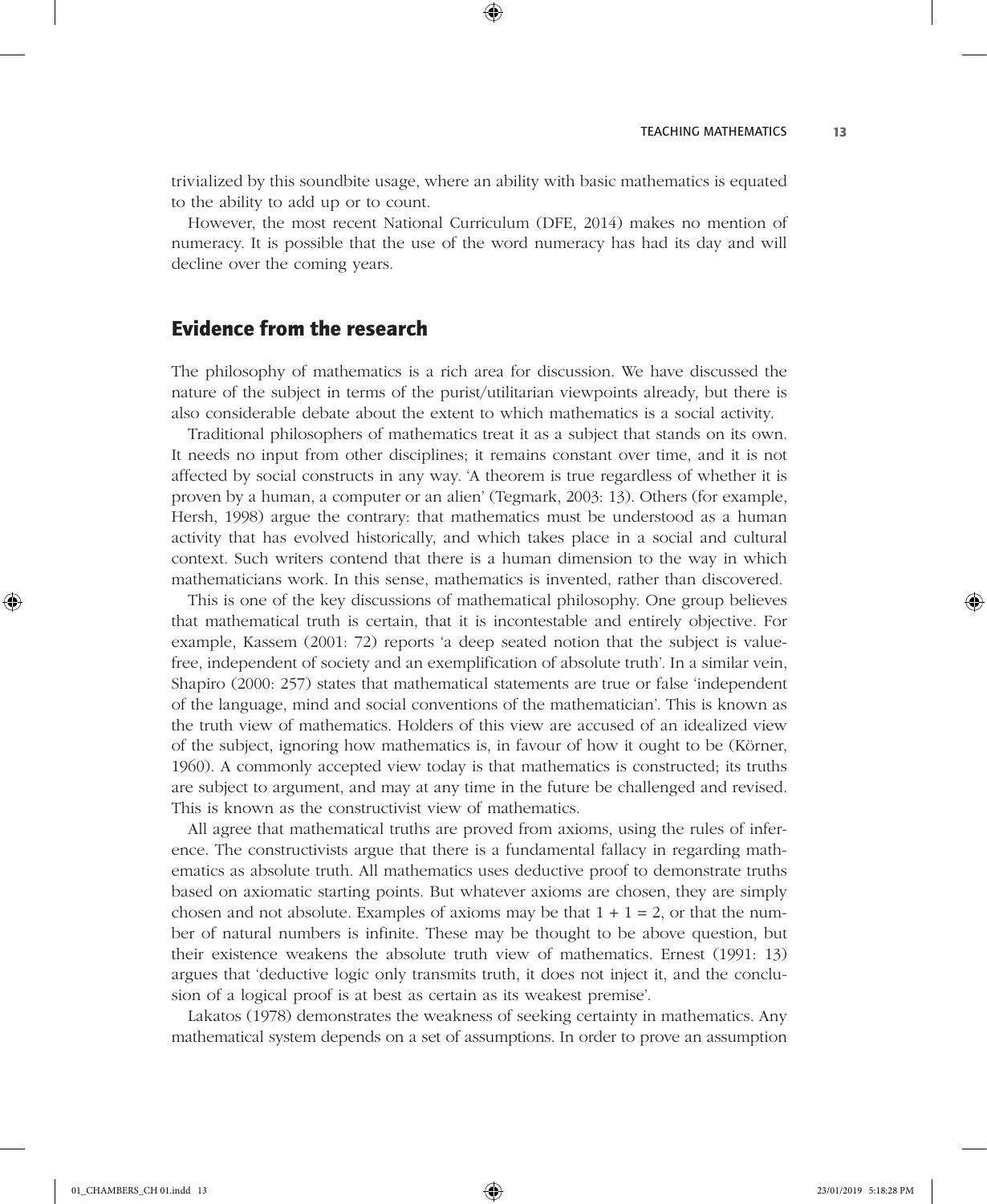we need to make earlier assumptions, and so on. We can never be free of the assumptions. The role of the mathematician is to reduce the number of assumptions to the smallest number possible.

⊕

Mathematical truth ultimately depends on an irreducible set of assumptions, which are adopted without demonstration. But to qualify as true knowledge, the assumptions require a warrant for their assertion. But there is no valid warrant for mathematical knowledge other than demonstration and proof. Therefore the assumptions are beliefs, not knowledge and remain open to challenge, and thus to doubt. (Ernest, 1991: 14)

There is one further weakness in the truth view of mathematics: just as axioms are stated without proof, so the rules of deductive logic are themselves unprovable. Thus the foundations of mathematics as an unquestionable truth are weakened further.

So if we reject the philosophy of mathematics as truth, it becomes necessary to articulate a philosophy that mathematical truths are open to argument and can be refined over time. According to Hersh (1998), mathematical philosophy should not be about seeking universal truth. It should seek to give an account of mathematical knowledge as it really is: fallible, evolving and as subject to argument as every other branch of knowledge.

As discussed earlier in the chapter, mathematics is more than a body of knowledge; it is also an activity of gaining knowledge and understanding. As soon as we embrace this change in viewpoint, then mathematics becomes a human activity, and part of human civilization (Voskoglou, 2018). Older philosophers saw mathematics as separate from other fields of human learning, but once it is accepted that mathematics is not infallible, the subject becomes part of the broader human knowledge that includes the sciences. According to this perspective, mathematics is part of society and hence a product of the culture that produced it. The development of mathematics is then subject to societal influences; it has values and cultural influences. As Paul Ernest points out, the aims of teaching mathematics are 'expressions of values, and thus the educational and social values of society or some part of it are implicated in this enquiry' (Ernest, 2016: 2).

Putting a greater emphasis on the social side of mathematics has been propounded as a way of making the subject more interesting to more pupils. Lingard (2000) makes a strong case that learning about the history of mathematics may help motivation and hence achievement. The history of mathematics shows that the subject has developed over time (and is still developing) and reminds pupils that mathematicians are human.

If mathematics consists of a set of universal and incontrovertible truths, then it should not include apparent inconsistencies. At a simple level, it is possible to argue that the recurring decimal 0.99999... is equal to one, and also that it is slightly less than one (see, for example, the argument on the *Better Explained* website, in 'useful websites' on page 16). One famous challenge to the position of mathematics as a body of logical truths comes in the form of Russell's paradox. This suggests that we can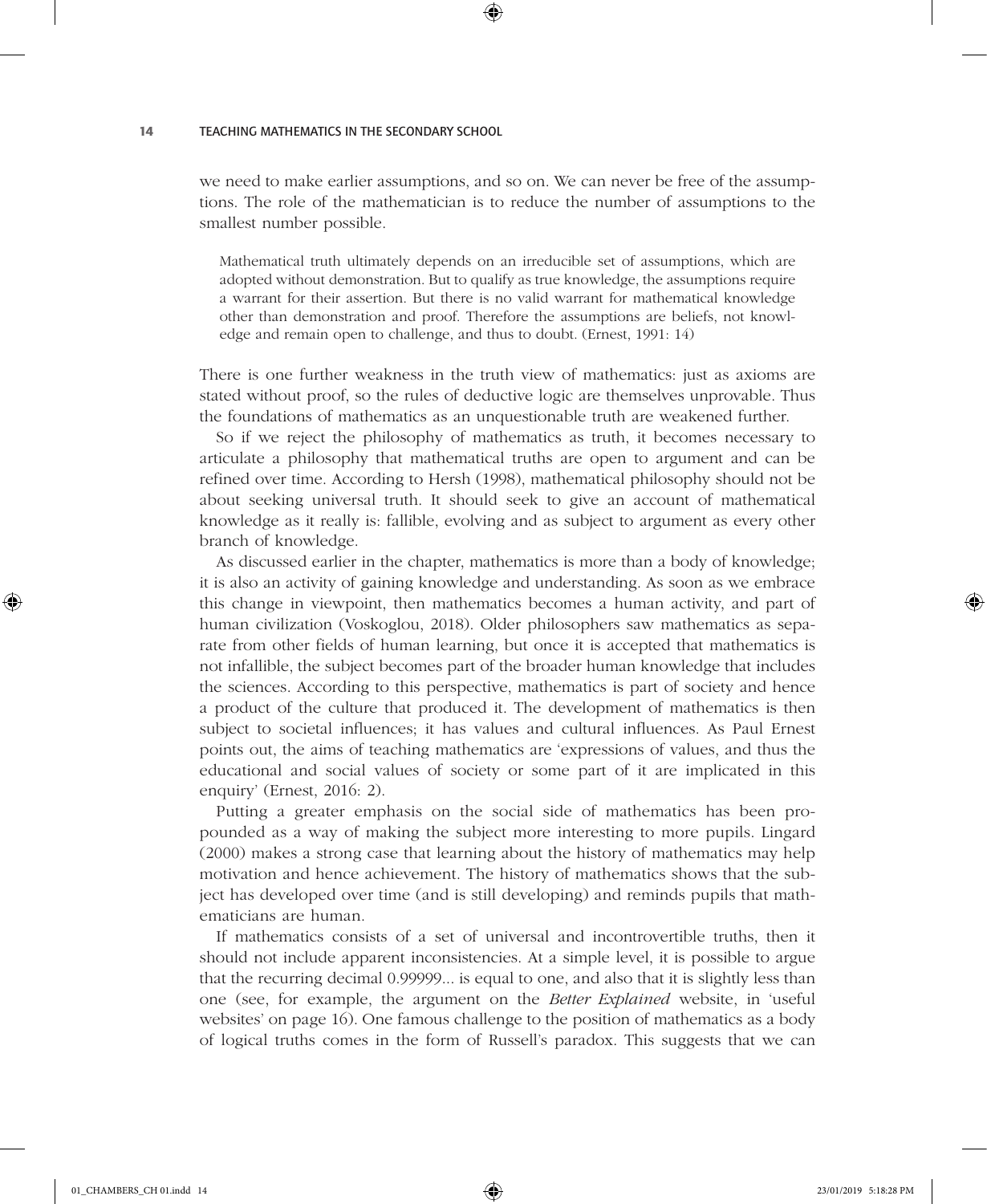#### TEACHING MATHEMATICS 15

separate out all sets into two piles, pile one for sets that are members of themselves and pile two for sets that are not members of themselves. If we then consider the set of all sets that are not members of themselves, then we have a paradox. We do not know which pile this set belongs in, because it appears to be a member of itself if and only if it is not a member of itself. The paradox illustrates the counterintuitive fact: it is possible to find illogicalities in mathematics!

⊕

### - POINT FOR REFLECTION

Consider the extent to which mathematics is influenced by society. If mathematics is constructed rather than an absolute body of truth, then the social context of the time should influence how mathematics develops, and the sort of mathematical dialogue that goes on. Would mathematics develop in a totalitarian society in the same way as in a liberal democracy? Consider examples of how the mathematics would be independent of context, and examples where the contrary is the case.

#### Further reading

♠

Advisory Committee on Mathematics Education (ACME) (2011) *Mathematical Needs: The Mathematical Needs of Learners.* Available at www.acme-uk.org/media/7627/ acme theme b final.pdf

This well-researched publication was influential in how the National Curriculum has developed. It starts with an interesting review of the nature of mathematics and goes on to discuss key features that should be present in any mathematics curriculum. You should find the review useful as it draws on the 'big ideas' of teaching mathematics and, as such, is very thought-provoking. The review makes a number of recommendations that the authors believe should drive national policies on mathematics education.

Ernest, P. (2016) 'An overview of the philosophy of mathematics education', *Philosophy of Mathematics Education Journal*, 31 (November).

The author is an acknowledged expert in the field of philosophy in mathematics education, and edits a journal on the subject. In this thought-provoking article, he discusses what is meant by having a philosophy of mathematics education. Much of the article raises questions for consideration. He covers the big questions about the nature of mathematics, how it relates to society, and why we teach it, and also considers how a philosophy of mathematics education relates to broader philosophical perspectives.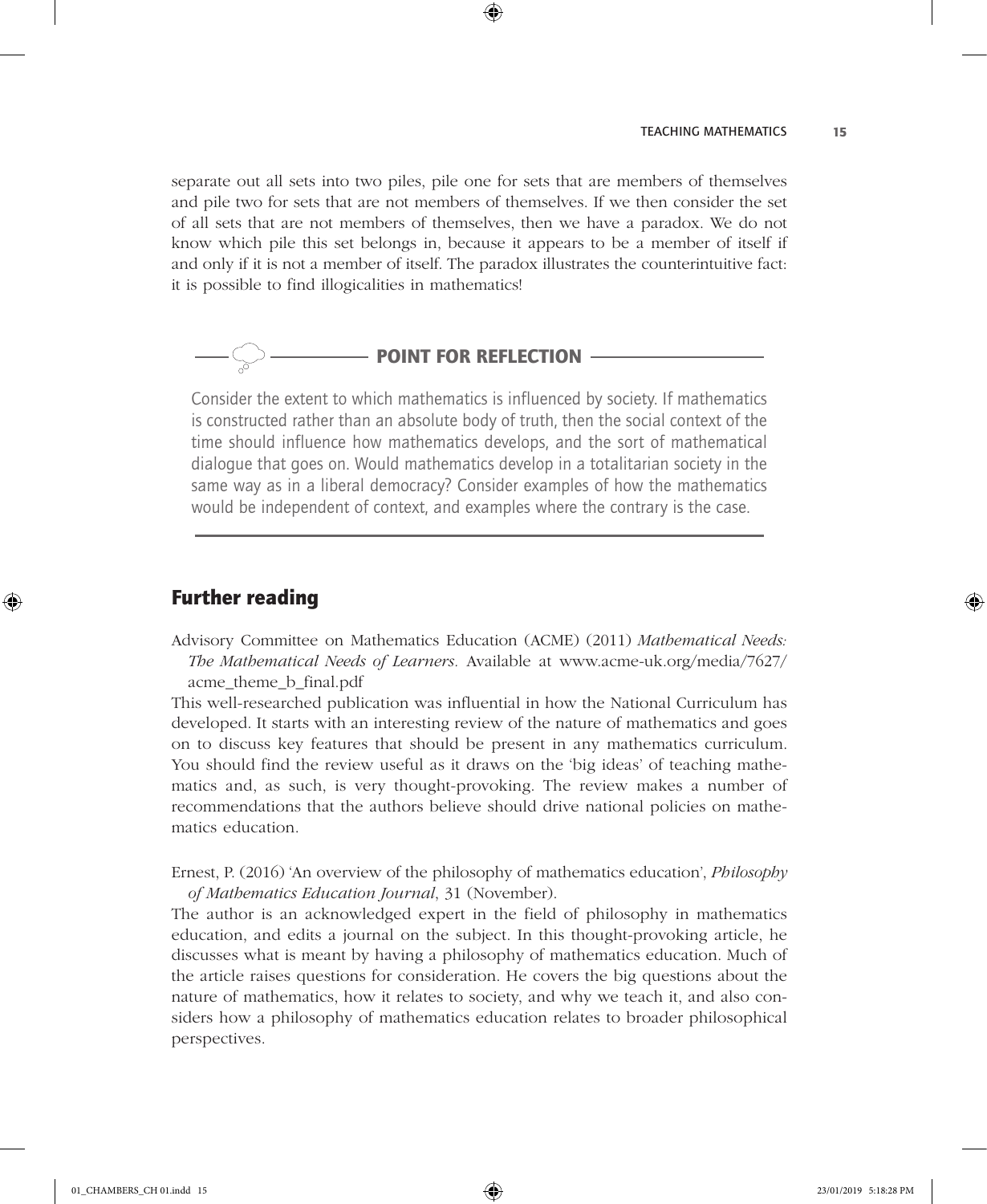#### Useful websites

The Teachers' Standards can be found on the website of the Department for Education (DfE), at www.gov.uk/government/publications/teachers-standards

⊕

The journal *Philosophy of Mathematics Education* can be found online at http://socialsciences.exeter.ac.uk/education/research/centres/stem/publications/pmej/

The *nrich* website, run from Cambridge University, has discussion, articles and enrichment problems that are linked in with the school curriculum. The home page is https://nrich.maths.org/

The *Better Explained* website, with a discussion of 0.9 recurring, is at https://betterex plained.com/articles/a-friendly-chat-about-whether-0-999-1/

#### References

- Askew, M., Brown, M., Rhodes, V., Wiliam, D. and Johnson, D. (1997) *Effective Teachers of Numeracy: Report of a Study Carried out for the Teacher Training Agency*. London: King's College.
- Bell, E.T. (1953) *Men of Mathematics*. London: Penguin.
- Bishop, A. (1988) 'Mathematics education in its cultural context', *Educational Studies in Mathematics*, *19*(2): 179–91.
- Burghes, D.N and Wood, A.D. (1984) *Mathematical Models in the Social, Management and Life Sciences*. Chichester: Ellis Horwood.
- Burkhardt, H. (1981) *The Real World and Mathematics*. Glasgow: Blackie.
- Chambers, P. (2007) 'Mathematics trainee teachers', *Edge Hill Occasional Papers*, Autumn. Ormskirk: Edge Hill University.
- Cockcroft, W.H. (1982) *Mathematics Counts* (Cockcroft Report). London: HMSO.
- Department for Education (DfE) (2013) *Teachers' Standards*. Available at www.gov. uk/government/publications/teachers-standards (accessed 30 January 2018).

Department for Education (DfE) (2014) *National Curriculum in England: Mathematics Programmes of Study. Updated 16 July 2014*. Available at www.gov.uk/government/ publications/national-curriculum-in-england-mathematics-programmes-of-study (accessed 12 June 2018).

- Department for Education and Employment (DfEE) (1997) *Excellence in Schools*. London: HMSO.
- Department for Education and Employment (DfEE) (1999a) *The National Curriculum for England: Mathematics*. London: HMSO.
- Department for Education and Employment (DfEE) (1999b) *The National Numeracy Strategy: Framework for Teaching Mathematics from Reception to Year 6*. London: Department for Education and Employment.

⊕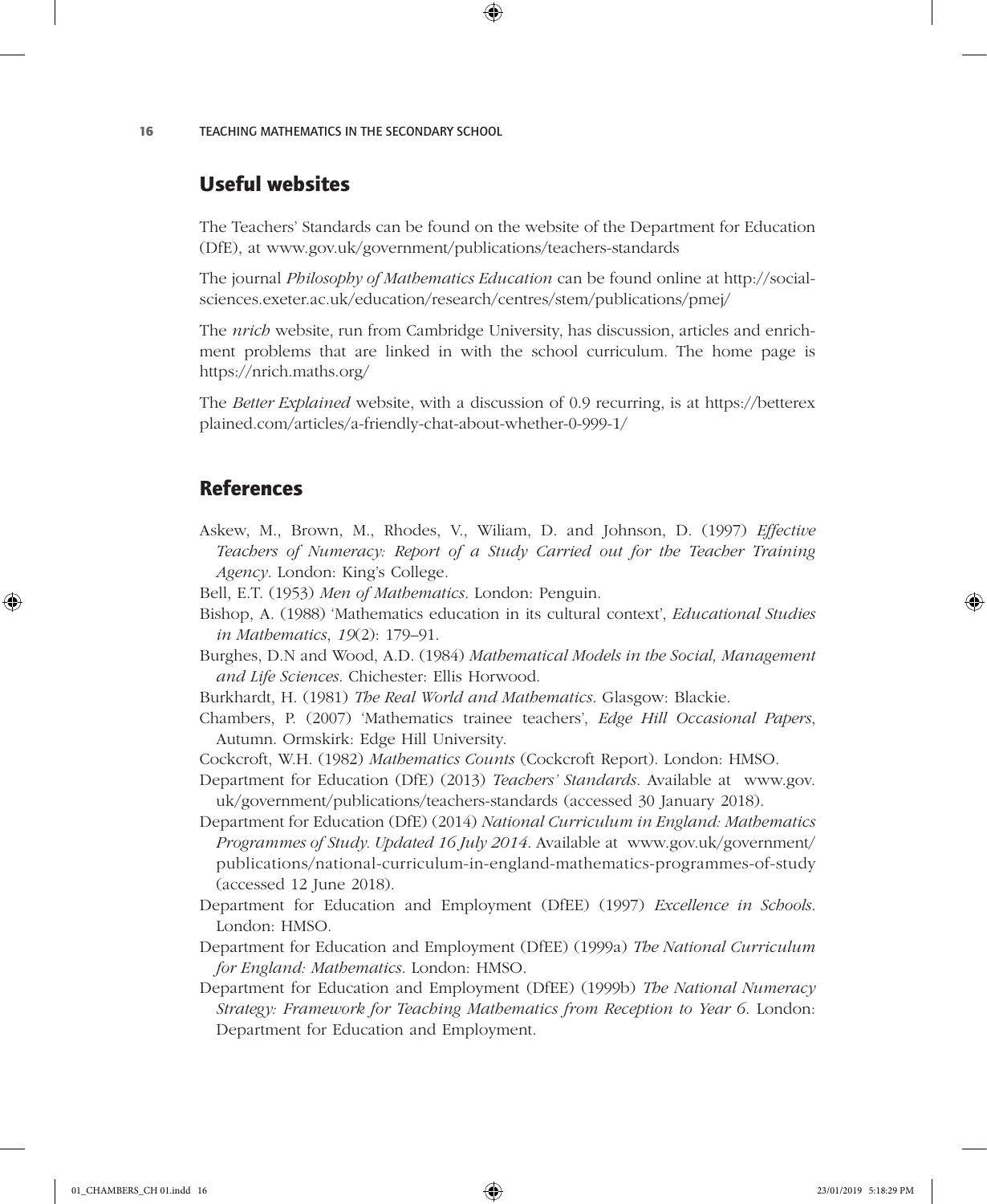#### TEACHING MATHEMATICS 17

Ernest, P. (1991) *The Philosophy of Mathematics Education*. Basingstoke: Falmer Press.

Ernest, P. (2016) 'An overview of the philosophy of mathematics education', *Philosophy of Mathematics Education Journal*, 31 (November).

⊕

Gardiner, A. (1987) *Discovering Mathematics: The Art of Investigation*. Oxford: Oxford University Press.

Hersh, R. (1998) *What is Mathematics, Really?* London: Vintage.

Kassem, D. (2001) 'Ethnicity and mathematics education', in P. Gates (ed.), *Issues in Teaching Mathematics*. London: RoutledgeFalmer. pp. 64–76.

Körner, S. (1960) *The Philosophy of Mathematics*. London: Hutchinson.

Lakatos, I. (1978) *Mathematics, Science and Epistemology*. Cambridge: Cambridge University Press.

Lingard, D. (2000) 'The history of mathematics: an essential component of the mathematics curriculum at all levels', *Australian Mathematics Teacher*, *56*(1): 40–4.

Mason, J., Burton, L. and Stacey, K. (1982) *Thinking Mathematically*. London: Addison Wesley.

Mathematical Association (1995) *Why, What, How? Some Basic Questions for Mathematics Teaching*. Leicester: Mathematical Association.

Orton, A. (1994) 'The aims of teaching mathematics', in A. Orton and G. Wain (eds), *Issues in Teaching Mathematics*. London: Cassell. pp. 1–20.

Pedoe, D. (1958) *The Gentle Art of Mathematics*. London: Penguin.

Scopes, P.G. (1973) *Mathematics in Secondary Schools*. Cambridge: Cambridge University Press.

Shapiro, S. (2000) *Thinking about Mathematics*. Oxford: Oxford University Press.

Smith, A. (2004) *Making Mathematics Count: The Report of Professor Adrian Smith's Inquiry into Post-14 Mathematics Education* (Smith Report). London: HMSO.

Stewart, H. (2005) 'Bosses say school leavers can't read, write or count', *The Guardian*. Available at www.theguardian.com/business/2005/aug/21/gcses.schools (accessed 26 June 2018).

- Tanner, H. and Jones, S. (2000) *Becoming a Successful Teacher of Mathematics*. London: RoutledgeFalmer.
- Tegmark, M. (2003) 'Parallel universes', in J.D. Barrow, P.C.W. Davies and C.L. Harper (eds), *Science and Ultimate Reality: From Quantum to Cosmos*. New York: Cambridge University Press. pp. 459–91.
- Voskoglou, M. (2018) 'Is mathematics invented or discovered by humans?', *Philosophy of Mathematics Education Journal*, 33 (January).